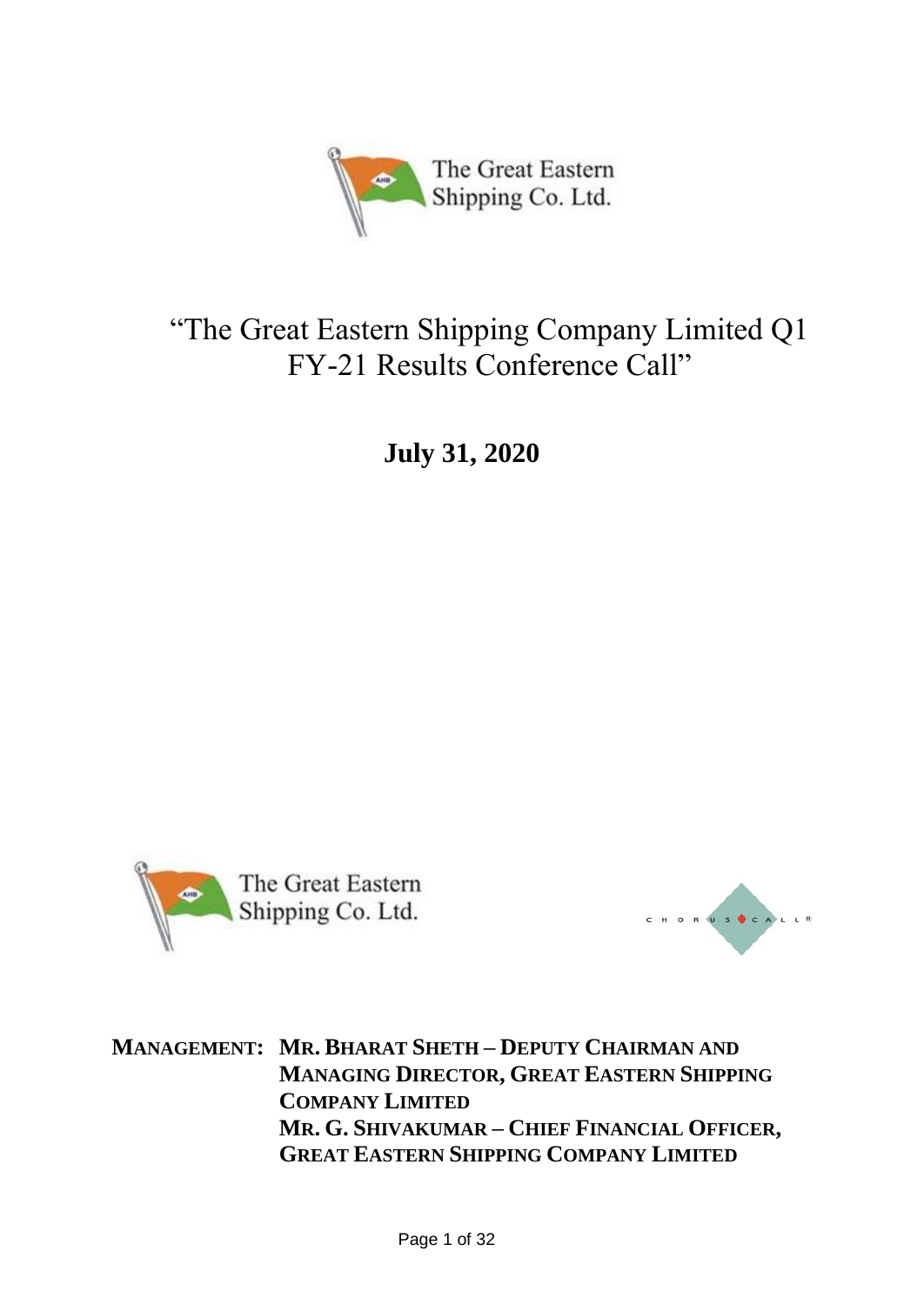

**Moderator:** Good evening ladies and gentlemen. Thank you for standing by. Welcome to GE Shipping Earnings Call on declaration of its financial results for the quarter ended June 30, 2020. At this moment all, participants are in listen-only mode. Later, we will conduct a question and answer session. At the time if you have a question, please press "\*" and "1". I now hand the conference over to Mr. G. Shivakumar – Chief Financial Officer at the Great Eastern Shipping Company Limited to start the proceedings. Thank you. And over to you, sir.

**G. Shivakumar:** Thank you very much. Good afternoon, everyone. And welcome to the results call for Q1 FY 2021. We also have with us Mr. Bharat Sheth – Deputy Chairman and Managing Director who will take part in the Q&A later, and he would probably make a short statement after I finish with the presentation.

> So let's start with the presentation now. First of all, we will have some forward looking statements here. And our market is extremely volatile, it changes within a couple of weeks from boom to bust and bust to boom. So you have to take all our statements in light of that.

Coming to the financial results for the first quarter of FY 2021:

We had an extremely profitable quarter, in fact, the most profitable quarter since the September 2008 quarter, which was just before the start of the global financial crisis. This quarter was, of course, helped by a huge turmoil around the pandemic, and which resulted in tanker rates spiking to levels not seen before, at least not in the last 20 years. And therefore, very strong earnings on the tankers. Let's go forward. You have seen these reported results - we have reported a profit on a standalone basis of Rs. 465 crores for the quarter, and Rs. 468 crores on a consolidated basis. Last year we reported a loss in the first quarter of the previous financial year, both on a standalone and a consolidated basis. In the past, we have spoken about how these results are getting affected by a lot of extraneous factors, which we need to strip out to see the real impact of the operational performance. In fact, our Chairman also referred to it in his statement in the annual report, so let's just go forward and look at that.

So, what we are going to discuss are normalized financial results, and this is what we have done to normalize. You know that we have to revalue foreign currency loans and the current assets and liabilities as at the end of each quarter. That impact has been removed from the results, whether it's a positive or a negative. The second impact that we have removed is on the NCD currency swaps. We have raised a large amount of funds through issue of non-convertible debentures, which are issued in rupees in India. However, since we want to have dollar debt to match our dollar assets, we have swapped those liabilities into U.S. dollars by using foreign currency swaps. And therefore, we have created synthetic U.S. dollar fixed rate loans. The markto-market change of these derivatives affects the reported numbers and we think that those are extraneous and should be taken out. Therefore, when we calculate the normalized numbers, it's after making the necessary adjustments to the reported numbers to reflect the effective cost of the synthetic U.S. dollar loans. I realized that this is a little complicated, but we can discuss this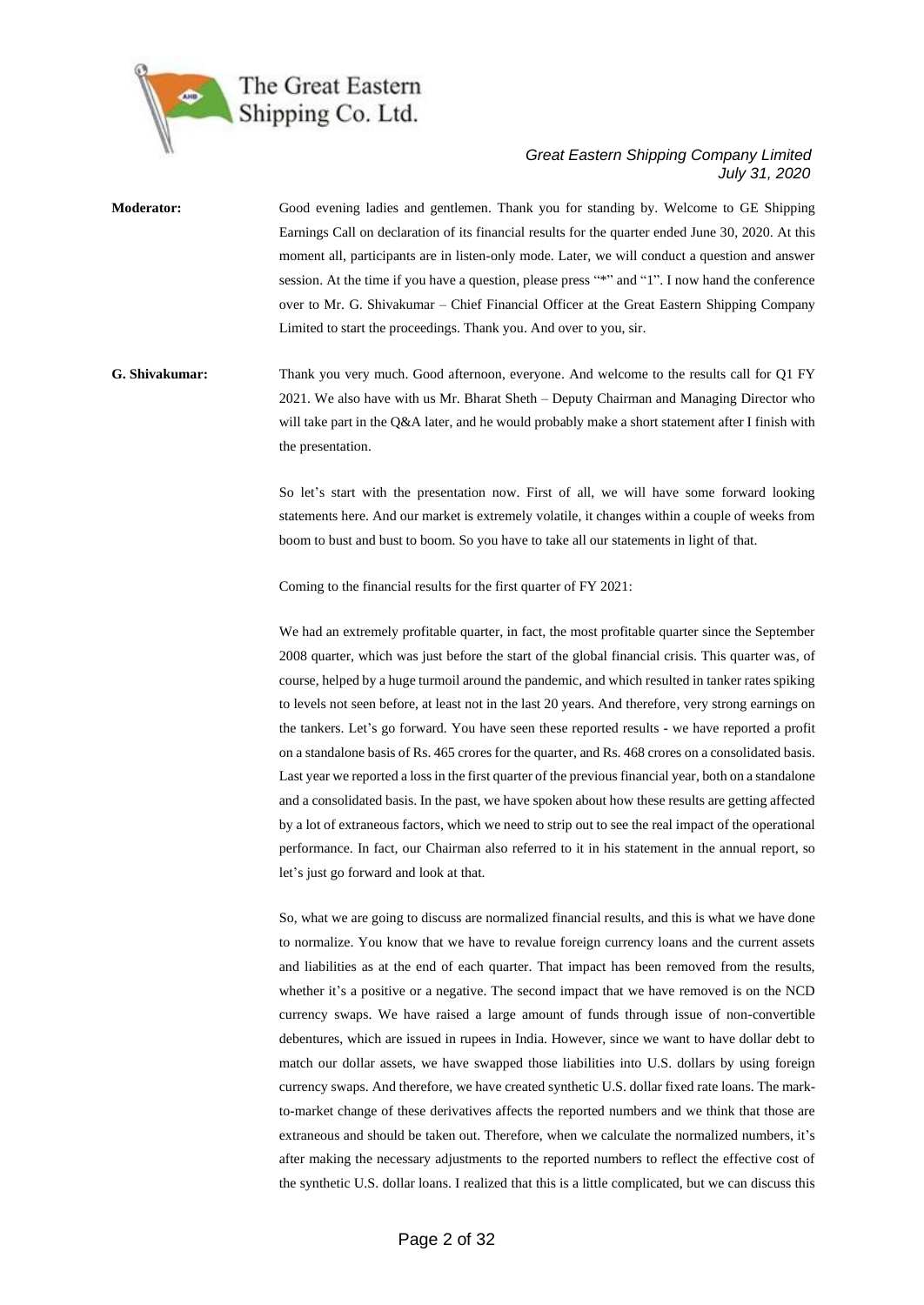

separately in case anyone wants to have more detail on this. And I suggest we don't take it up for an explanation on this call.

So, here are our normalized financial highlights:

We discussed that we have Rs. 465 crores reported profit for Q1 FY 21. If we remove the effect of those two items, we come down to Rs. 422 crores for what we call the normalized net profit. Again, this is not a GAAP number, it is not as per any accounting standard, this is what we believe correctly reflects, after taking out the impact of the foreign currency movement, and the derivatives movement. For the same quarter in the previous year, we moved from having a loss of around Rs. 50 crores to having a small profit of Rs. 17 crores on a standalone basis, similar on a consolidated basis as well.

So, now let's go forward to what the ratios look like based on this. But before moving forward, the important thing to see is cash flow. How have the cash flows been? And it's an important thing in our business, because accounting standards are what they are, and the truth comes in the cash flows. You will see that we had very strong cash flows even in the quarter when we declared a loss, that is Q1 FY '20, we had nearly Rs. 200 crores net cash inflow. In this quarter we have had a net cash inflow in excess of Rs. 500 crores.

Looking at the ratios we had on a standalone basis, again, this was a spectacular quarter in terms of the tanker rates. As I said, some of the rates we saw have not been seen before, at least in the last 20 years. And therefore, we had a 30% return on equity and a 20% return on capital employed. So, leaving aside the return ratios, which is just the annualizing of the first quarter's profit, what has happened is that we have actually been able to deleverage significantly between last year and this year. You can see that in the net debt-to-equity number, we were at 0.45 and we are down to about 0.24. And we will discuss this in a little more detail later on in the presentation.

The other data point that we look at every quarter is our net asset value per share. So, we are at around Rs. 456 per share net asset value on a standalone basis, and on a consolidated basis, we are between Rs. 494 and Rs. 536 per share. Again, those of you who have been following us for some time know that this range given is because it's not very easy to put a number on the offshore asset values, because they are not as liquid as shipping. So, we get a range of valuations from the brokers when we take a value. This Rs. 456 NAV was Rs. 454 as of March. We had very strong cash flows during the quarter which added to the NAV. However, we had a drop in the values of ships between March end and June end of about 7%, which compensated for each other. Of course, we also paid out the second interim dividend of Rs. 2.7 per share during the quarter. So looking at over the past one year, we started at Rs. 383. We paid out two dividends totaling Rs. 8, and the NAV improved from Rs. 383 to Rs. 456, which is about a 20% return on the NAV in the last one year.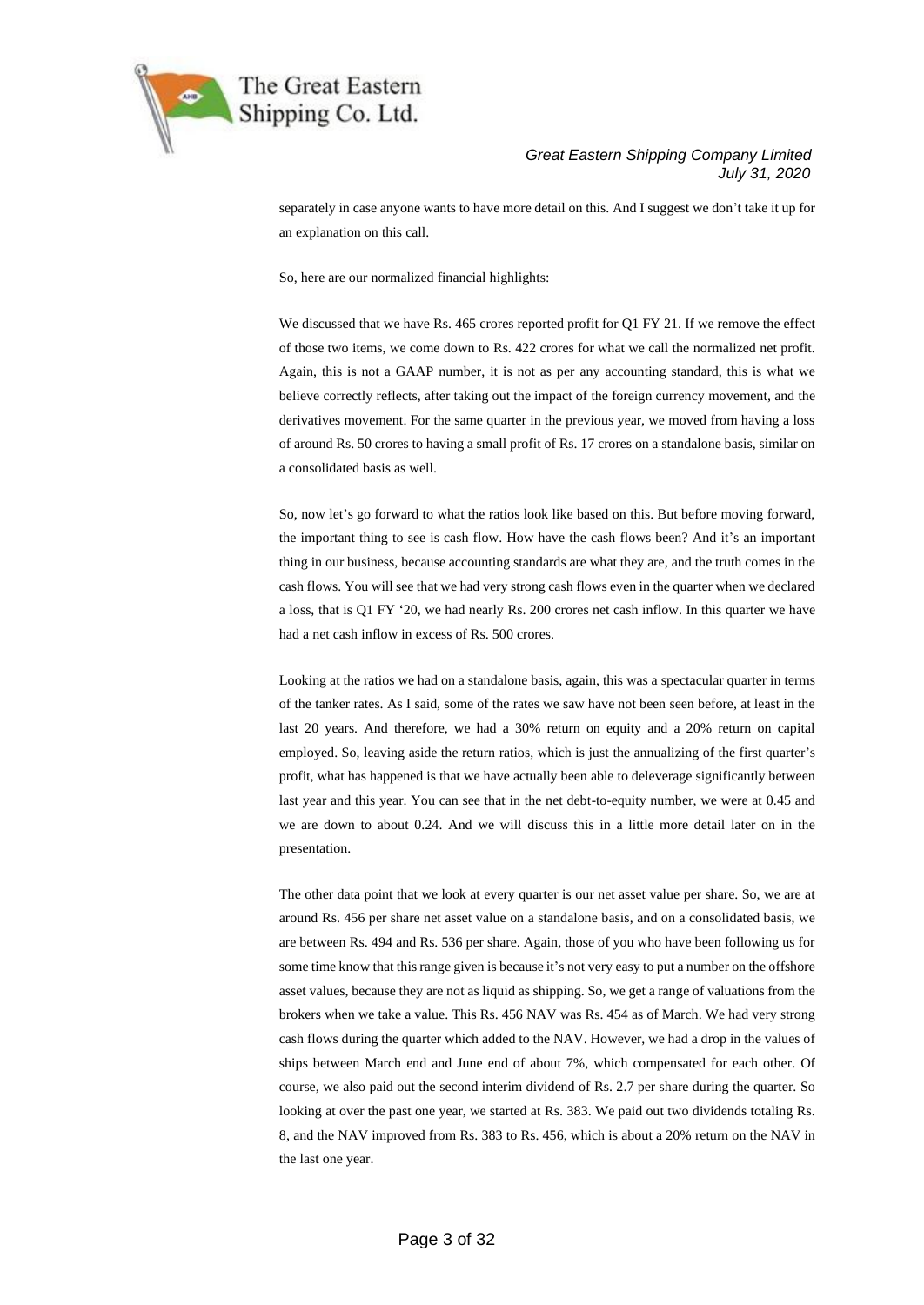

Looking at the performance, the number of days did not change much so there is nothing much there. What did change is the TCYs earned between Q1 FY '21 and Q1 FY '20. You can see that the crude tankers earned on average less than \$15,000 a day in Q1 FY '20. And as against that, we earned \$40,000 a day in Q1 FY '21. This was even stronger than Q4 FY '20, which was also an extremely strong quarter. So product tankers went from earning \$14,000 last year to \$18,000 in Q4, to \$27,000 on average in Q1 FY '21. The LPG carriers are predominantly on time charter, there was a very small spot fixture in between, but otherwise these are all earnings on time charters. Dry bulk, again, predominantly on the spot market, and the markets were quite weak so we earned an average of \$7,200 a day, which was more than a 30% drop from the numbers of Q1 FY '20, which was close to \$11,000 a day.

Coming to revenue visibility and coverage:

We don't necessarily go out to do a lot of time charter unless we get good rates. But still we have managed to lock in about close to 30% of our capacity of the remaining nine months of the year, this is from first July to 31st March on the shipping side. On the offshore front, we have locked in a very large part of our capacity. So, we have revenue visibility of almost Rs. 1,000 crores between the two companies, and this is on a TCY basis. Again, the absolute numbers don't necessarily make much of a difference, what you need to see is what is the extent of cover that we have. We are happy to operate predominantly on the spot market. We are happy to go into a largely time chartered regime as well, depending on the rates that we get.

The fleet profile - all of you are aware of, we run 46 ships, of which 33 are tankers and 13 are bulk carriers. And we run 23 offshore assets, of which 19 are vessels of different kinds, PSVs, ROVSVs, AHTSVs and MPSSVs, and we run four jack-up rigs.

One data point again on the debt repayment schedule. This is something that we plan and that's why we are putting it in front of you. And those of you who have seen us for some time know that we had a large repayment hump in FY '20, which was in excess of \$150 million, we went through that without any issues. But we are now trying to ensure that we don't face a large repayment amount in any year, and therefore we plan out our repayments and borrowings in such a way that our repayments are not more than \$80 million in any year. And this is the repayment schedule over the next five years. Our debt currently stands at about \$553 million equivalent, and we have an effective all-in U.S. dollar cost of debt of less than 4% on this. And 85% of the debt portfolio is on a fixed rate, has already been fixed, so it is not exposed to floating LIBOR.

Coming to what happened in the markets over the last quarter:

First, let's look at the impact of COVID-19. And this is how we have felt the impact, others may have felt differently. So apart from the trade, we are only looking at the operational disruptions here. So we have an issue in drydocking, because, one is, the yards are not quite available for the drydocking, they themselves had for some time closed down and the manpower was not available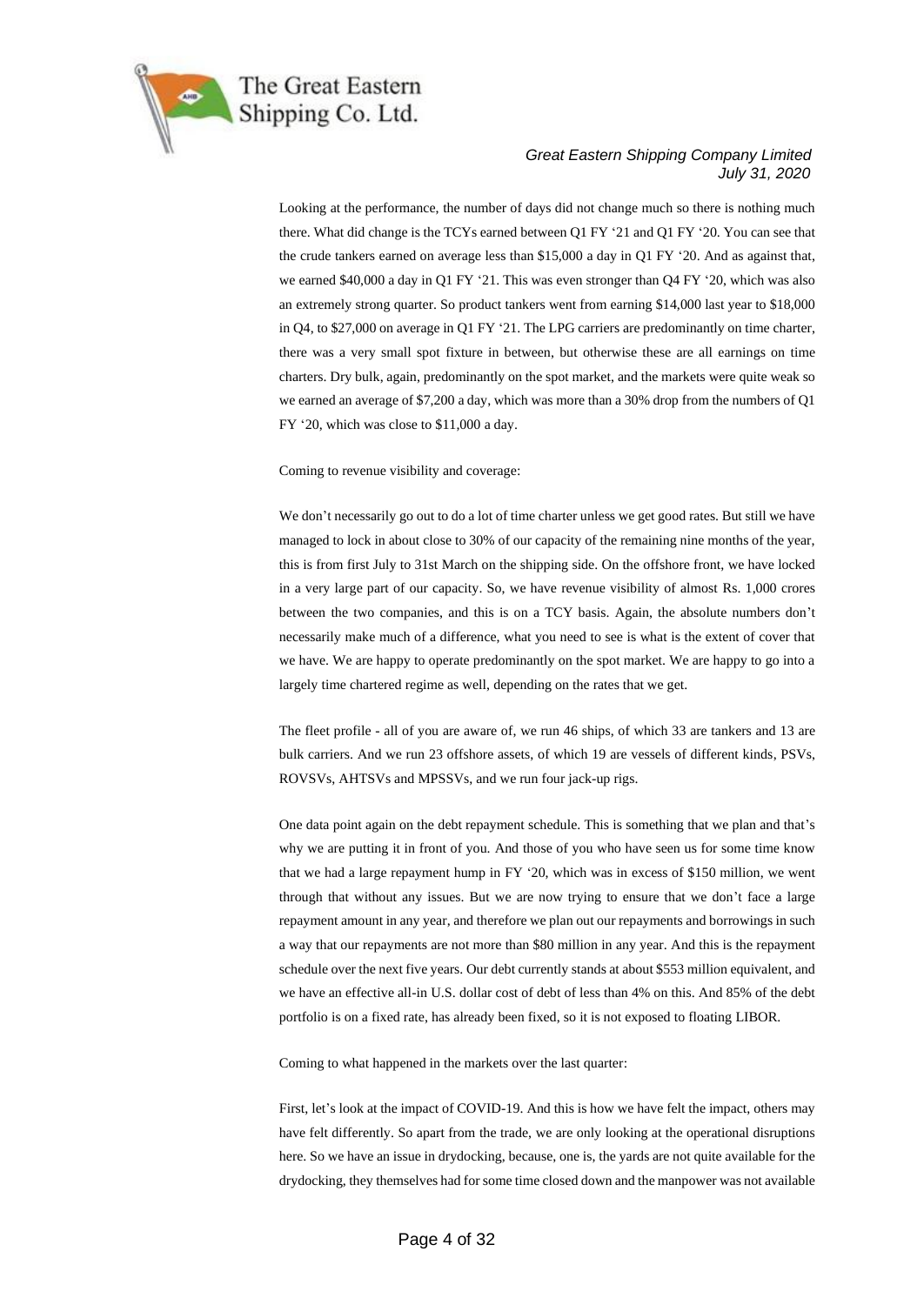

to drydock. After that recovery, there are still travel restrictions and quarantines, and the inability to send supervision from the office for drydocks. And we have tried to get around this by doing remote supervision. There is a problem in crew changes, and this is a global problem because of the travel restrictions and people not wanting outsiders to come in or transit through their countries, it's been a huge problem to doing crew changes. After the partial lifting of the lockdown towards the end of May, we have managed to do a few crew changes. We managed about 500 crew moves by the first half of July. And we are making significant progress there, though it's a significantly higher cost than we would have otherwise paid. But we are focused on ensuring that the people get home and they are replaced by fresh crew. Lastly, sale and purchase transactions. Because of all these travel restrictions, it was almost impossible to execute any sale and purchase transaction during the last three to four months.

Coming to the supply side, and this is something that we have dealt with at length over the last few quarters. And let's look at some data.

Across the board for the four main sectors that we operate in, whether it's crude tankers, product tankers, dry bulk or LPG carriers, we are sitting with very low order books. And you can see those graphs, the crude tanker orderbook, it's at 8%; the product tanker orderbook is at 6%; the dry bulk orderbook is at 7%; and LPG at 11%. In this, only LPG is actually marginally higher than the lowest point in the last 20 years, and still around that only. And this gives a little bit of confidence, because the overhang of future supply is not there. And this has been a problem in the past, and if you see the historical average and you look at what it was in 2008-2009, you can see that the orderbooks for tankers were in excess of 40%, and for dry bulk was actually at 80%, which is unbelievable when you look back now.

#### Going to scrapping:

We have seen quite low scrapping. Again, scrapping was not really possible in the lockdown era. But even without that, the scrapping over the last five to six years has been very low. If you look at crude tankers, we have had only about 10%, scrapping for crude tankers, product tankers we have seen only about 6% scrapping between 2014 and 2019. Dry bulk has had a little more, but still only 13% scrapping in these years. And what this has led to is a building up of what we call scrapping candidates, and let's look at that now.

We have taken an arbitrary cutoff of 15 years, because this is when vessels start to get a little vulnerable to very poor markets. So look at those red bars, this is the fleet or proportion of the fleet which is more than 20 years old and is the most vulnerable to weak markets, where they have difficulty finding employment and therefore become prime candidates for scrapping. So, you have about 4% to 5% of product tankers, crude tankers and dry bulk carriers, all at above 20 years of age. And therefore, forming a potential scrapping pool. Above 15 years you have almost 20% of the crude tanker fleet, which could potentially face some pressure if you have very weak freight markets. Similarly for product tankers, though not so much for dry bulk, because the big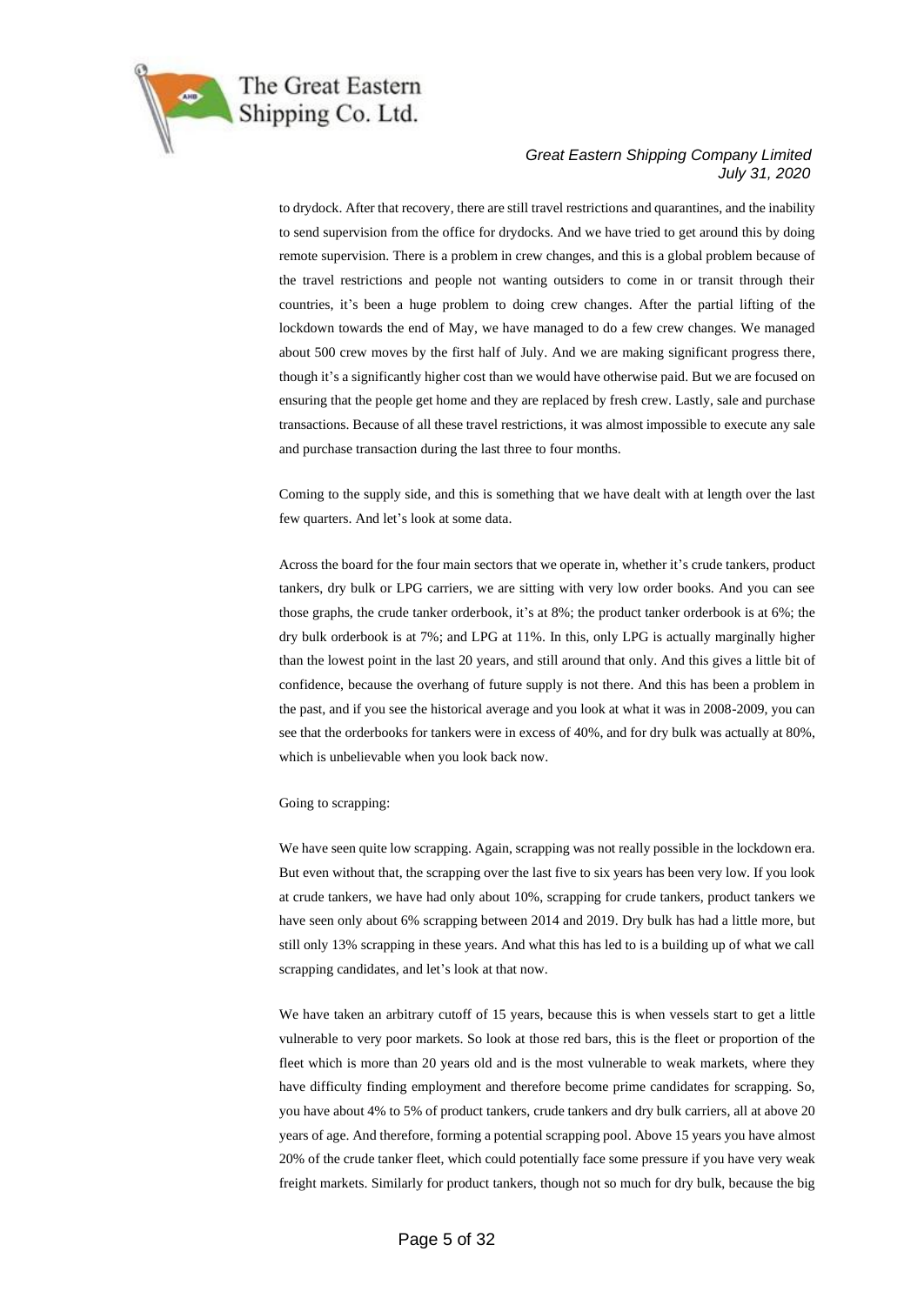

building boom in dry bulk started around 2005 and went all the way up to 2011. So, that ageing of the fleet will happen a little later for drybulk. So, this may form a little bit of a safety net, where, if the markets go down to very low levels you could have some removal, and therefore bring the market back into a little bit of balance. As we have said in the past, there are only two permanent things in the shipping supply. One is new ships which are built and the other is ships which has scrapped. On both fronts we seem to have a reasonably good picture with a low order book and a fairly large scrapping pool.

The story of the last quarter for tankers was the oil contango, which was widely reported, and which caused a floating storage play. And let's look at what that was like. And this is on an inverted curve, which is the three months forward price of Brent versus the front month price. And you saw the contango peaking in March-April, till the agreement was reached between OPEC and the other large oil producers. And that contango has come down to near zero now, after being at \$8 plus for three months. And therefore the economics of the contango have disappeared completely, the storage play has disappeared completely, resulting in ships coming out of storage. Again, they have not come back to zero. So you will see that since middle of last year, and this is probably a function of the IMO 2020 transition, quite a few crude tankers were dedicated to storage. So more than 2% of the fleet was in storage since mid-2019. And that really took off in March, went up all the way to 10%, and now it's come down to about 7.5%. So still a lot of capacity tied up in floating storage, which could come back and cause a further oversupply of ships in the short term. On the product tankers side, we saw the storage peaking at just under 9%. That has dropped off much quicker and is now standing at about 5%.

#### Now coming to the demand side:

A couple of graphs just to show how dramatic it has been. And so here you have the crude oil demand change which happened. And in April, and that is where we had the real impact, right? So we had 12 million barrels per day drop in demand, this is sort of a consensus. At the same time, we had an increase in supply by 1.2 million barrels a day, which meant that you had a huge surplus building up, which was probably at least 400 million barrels of surplus which went into storage in the month of April. And that is what caused the huge contango. We had the cut in production, which took effect in May, which saw the crude oil production drop by almost 9 million barrels per day, the supply dropped by about 9 million barrels a day. And further drop in supply to almost 11 million barrels a day in June. And that is what has made the market weaker.

#### Coming to the demand for products:

And you can see the big green column, which is jet fuel. And logically, I mean, it is obvious from what we know about what is happening to jet transportation, that it has come nowhere near what it was before. So it still stays at minus 60% versus year ago. On the other hand, you can see gasoline which went down to minus 30% is now down to minus 13% in the month of June, similarly for diesel and naphtha.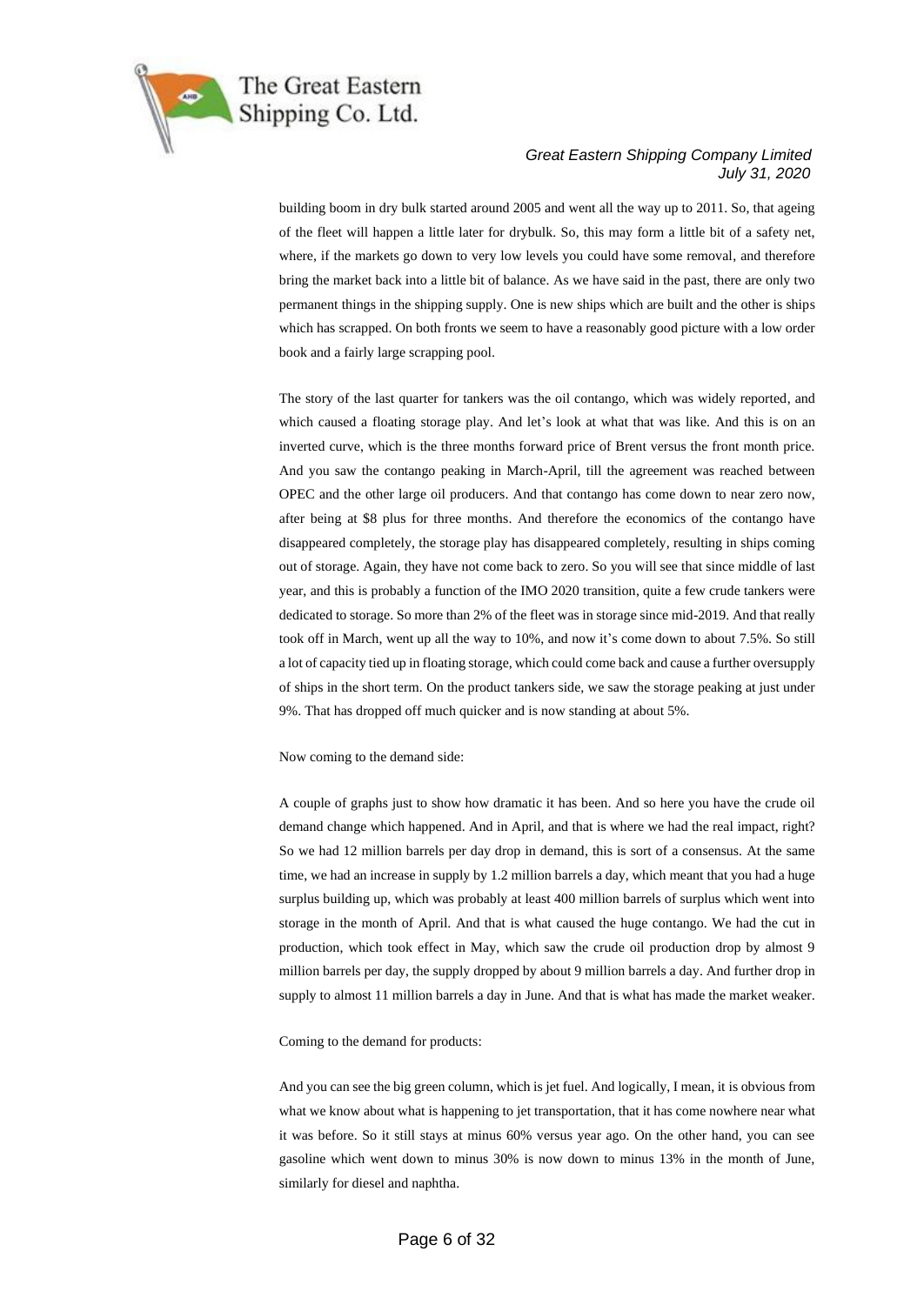

Coming to the dry bulk market:

This is just a breakup of what constitutes dry bulk, and iron ore is a big one, and between steam coal and coking coal, coal also constitutes about a quarter of all drybulk demand. So let's look at a couple of indicators.

One is world steel production:

Steel production in the first half of CY '20, January to June. China stayed in positive territory with a small growth in steel production. However, world steel production actually dropped off and had negative growth during the half year. And that obviously affected the dry bulk markets, we had a very poor six months for the dry bulk market. Now let's look at the other indicator, and probably why the market was so weak for the last few months. And you have the Brazilian iron ore exports. As this is the longest haul trade, basically it is Brazil to Far East, and therefore the longest haul, and ties up more ships than any other trade on a per voyage basis. And that the exports had dropped very significantly between end of 2019 and between February and May 2020. And therefore, we saw a very poor rate for dry bulk in this period. Starting June, we have seen much better exports out of Brazil, which is probably what has led the recovery in that dry bulk rate. We have seen Capesizes go back to the \$20,000-plus mark in the spot market.

Coming to Greatship, which is our oilfield services subsidiary:

We have already seen the fleet count and we have seen the extent of coverage. The good news is, despite facing this terrible market they have a lot of coverage, at least for this year. But let's go and see what is been happening in this market.

Offshore E&P spending, which is the primary driver of demand for our assets has dropped from \$295 billion at the peak, down to \$113 billion in calendar 2019. That is a 60% drop, and you can see that in the results of all the oilfield services companies, and the distress which is there in the oilfield services business. And adding to the problems, a lot of oil companies have reacted to the pandemic and the drop in oil demand by announcing cuts of between 20% to 30% further in E&P spends, so taking it below \$100 billion, which is a level not seen since maybe very early 2000s. We are already at levels below the 2005 E&P spending level. Obviously, this is reflected in what is happening in the markets and some regions have witnessed early terminations, renegotiations of rates. Again, this is a market situation, we are not talking about our situation.

Charter rates have come under pressure. There has been some scrapping of rigs, but still there is a significant oversupply. Global fleet utilization is estimated at between 60% to 70% for jack-up rigs. And this is down from the mid-70s that we saw last year, at around the turn of this year. At which point we thought that the recovery was underway, but it's been cut short by the pandemic and its impact. Global fleet utilization for vessel is probably at 50% or lower. Now coming to slippage, again, because of the market situation having been the way it is, vessels and rigs which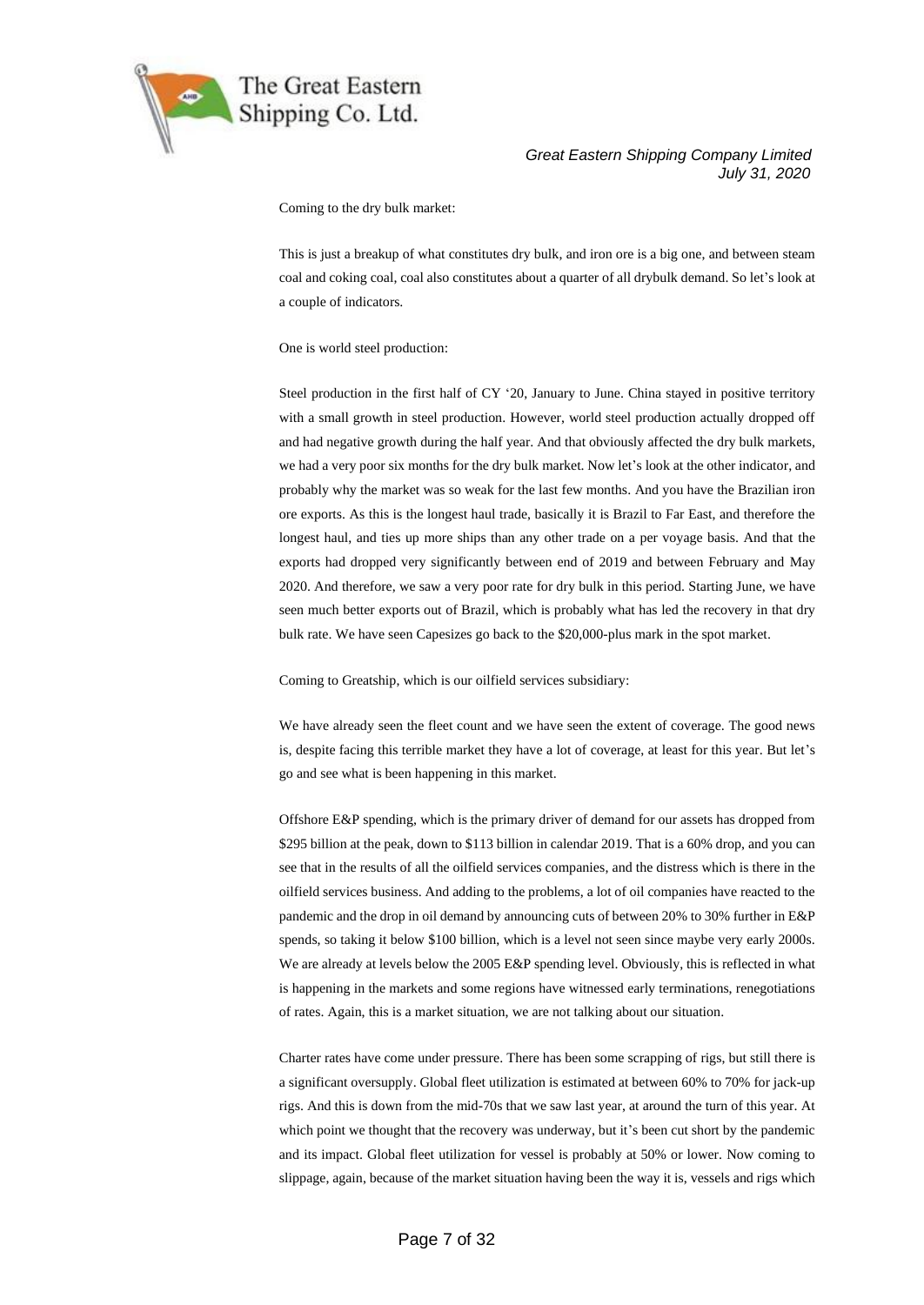

are under construction at the yards have not been getting delivered anywhere near their expected rate or the contracted rate. So, it's probably at 80% to 90% slippage. So, if at the start of 2019 you had 100 vessels expected to be delivered, less than 20 of them have been actually delivered in calendar 2019. Similarly, for rigs, less than half of the rigs which were expected for delivery have been delivered.

This is something that we have put up and have discussed in the past, the age profile of the offshore assets. Again, this is the global fleet, not our fleet, our fleet of assets are much younger than these, especially on the rigs. If you look at the bottom of that table, the number of rigs which is more than 30 years old as a percentage of the fleet is almost 40%. Just as we described some of the crude tankers as being vulnerable, these rigs are vulnerable and may have to be removed at some point in time. Similarly, there is about 20% of the PSV and AHTSV fleet, which is more than 20 years old and therefore is vulnerable. And therefore, could have to be removed or may not come back into the market at all, effectively removing that as a source of supply or competition. So, this is one small bright spot for the offshore business.

The other bright spot for the offshore business is that the debt repayment profile. So the net debt for the offshore business stands at about \$80 million. The repayment schedule for the next two years is only about \$23 million each, that's for the next nine months and for the 12 months following that, and it slowly ramps up to \$97 million in FY '25. Against this, we have close to \$140 million in cash. We also have significant contract coverage for the offshore fleet.

Now, let's look at a little bit of the history:

I mentioned earlier that the last five years have been terrible for the offshore oilfield services business. And let's look at how Greatship has dealt with this. The cash on the balance sheet was at about \$118 million in March 2015, five years later it was at \$138 million. Gross bank debt in March 2015 was \$555 million, in March 2020 it was \$225 million. The net bank debt-to-equity was 0.75, and now it is 0.22. Greatship has moved into defensive and consolidation mode, paying down debt and preparing for the bad market. It was also helped by a lot of contract coverage, our conservative approach to the business where we knew that we were taking a lot of leverage, so we went out and as far as possible we got three and five year contracts for our rigs and for the vessels where we could. And that's why we are still standing here and still on a very sound footing, even in the midst of all the distress in the business.

Now coming to some key valuation considerations, and we have spoken about these before but let's look at them in a more formal way. Those of you who have been following us know that we did a lot of CAPEX in FY '17, FY '18, and a little bit more in FY '19. And therefore, we went up on the net debt too. We borrowed a lot, we used a lot of our cash, we went up quite a bit on our leverage, which we measure in two ways, net debt to market value of the fleet, and also on net debt to equity. We went up from being at less than 0.2, to going up to close 0.5 on a net debt to equity. And that has gone down now 0.25 on a net debt to equity and a little lower than that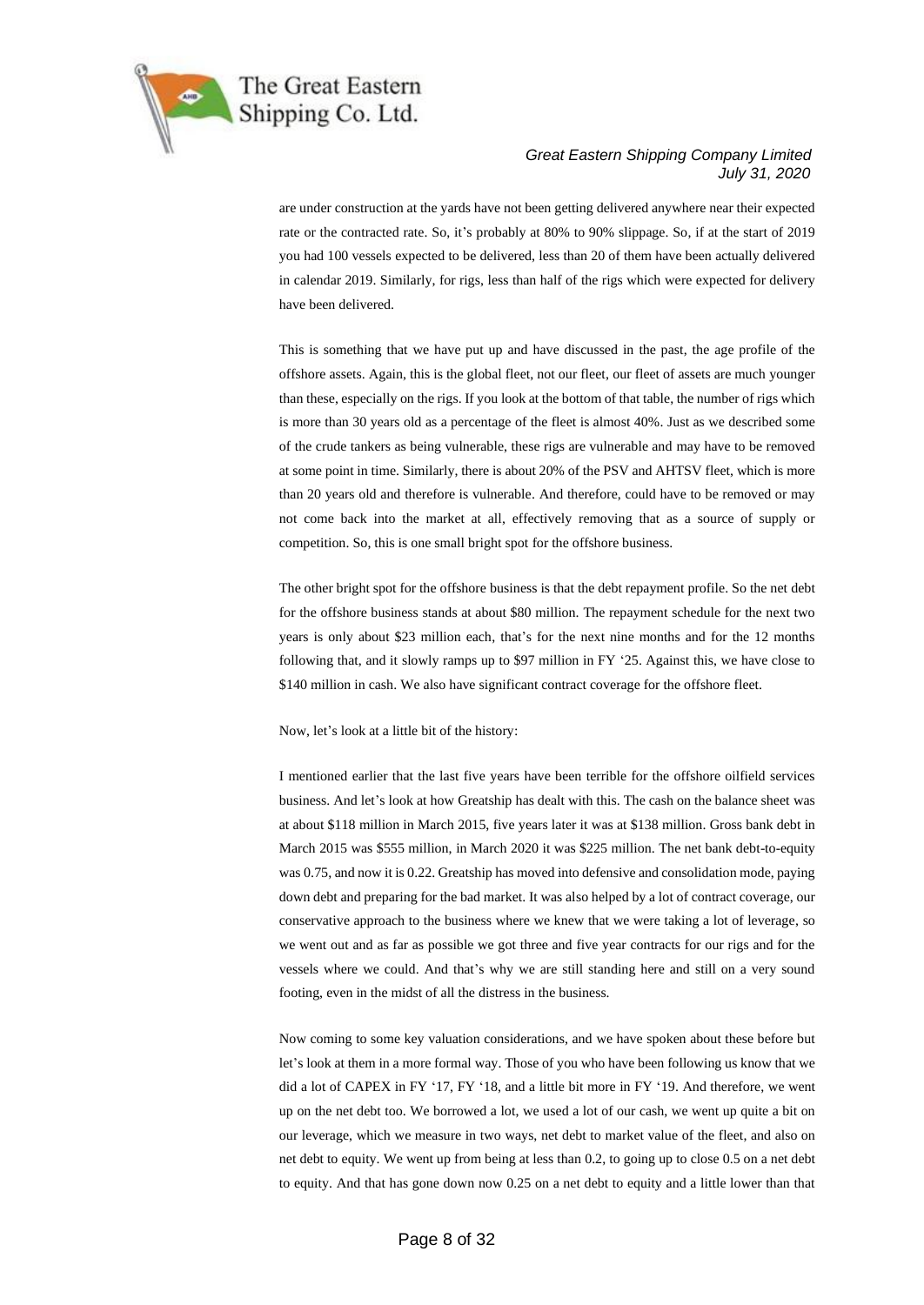

on a net debt to market value of the fleet. This is again a function of the timing, we levered up when the prices were cheap and now we are paying off debt. We haven't sold too many of the assets that we bought. Most of this debt reduction has happened from operating cash flows. And remember that it's not just debt reduction which has happened, we have been paying dividends, we have undertaken a small buyback as well last year. So a lot of cash has been generated from these investments. We made \$400 million worth of investments in that period, which has delivered a very solid Dollar IRR, close to 15%. And that is what has enabled us to bring down again the net debt.

The second valuation metric, and since we discuss net asset value every quarter, this is what has been happening to our consolidated NAV, we went up to over Rs. 500 in FY '14, it came down very significantly, largely because of what happened to offshore asset values, we came down to around Rs. 400 a share. It's been built up in the last three years from Rs. 400 a share to excess of Rs. 500 a share. And the standalone NAV which was down to probably below Rs. 300 has gone up to Rs. 450 a share. In the midst of all this, our stock price trades at a very low 0.4x to NAV, and that's something that I thought we should highlight to you.

Finally, an interesting slide which we thought, market cap versus consolidated cash and equivalents. The blue bar is our market cap, and this is our market cap and the previous slide also the stock prices, the price as of 30th of June which is not very different from today's price. And so the market cap was standing at little over Rs. 3,000 crores, our cash and equivalent stands at just under Rs. 4,000 crores as of 30th of June.

#### To summarize:

The market positives for shipping, historically low order book and potential scrapping. On demand and supply, and you may wonder why we are seeing finely balanced when demand for tankers has dropped off 10 million barrels a day. But remember, the capesizes were at \$4,000 a day or \$5,000 a day in April and May. And in July, we are making \$20,000 a day. So that shows that the market is more finely balanced than we think. And therefore, these markets can turn very quickly. The LPG market itself, which was at \$10,000 a day on the spot market, in second half of June 2020 is now trading in the \$40,000 plus range. The market negative for shipping is certainly on the commodity demand uncertainty. We don't know how the world economy is going to recover from this pandemic, how long the pandemic itself will last, and what impact it will have on commodity demand. So that is a market negative.

On the offshore side E&P spends having been reduced significantly and there being so much negative growth in demand is a big concern, that is a negative. And we also spoke about the age of the fleet and the requirement for removal of a large part of the fleet, which could be a positive. Overall on the company, the positives are deleveraged balance sheet, a proven ability to manage shipping cycles, which I think we proved quite well from FY '17 onwards when we bought dry bulk ships, when the dry bulk market hit a multi decade low. We bought crude tankers, LPG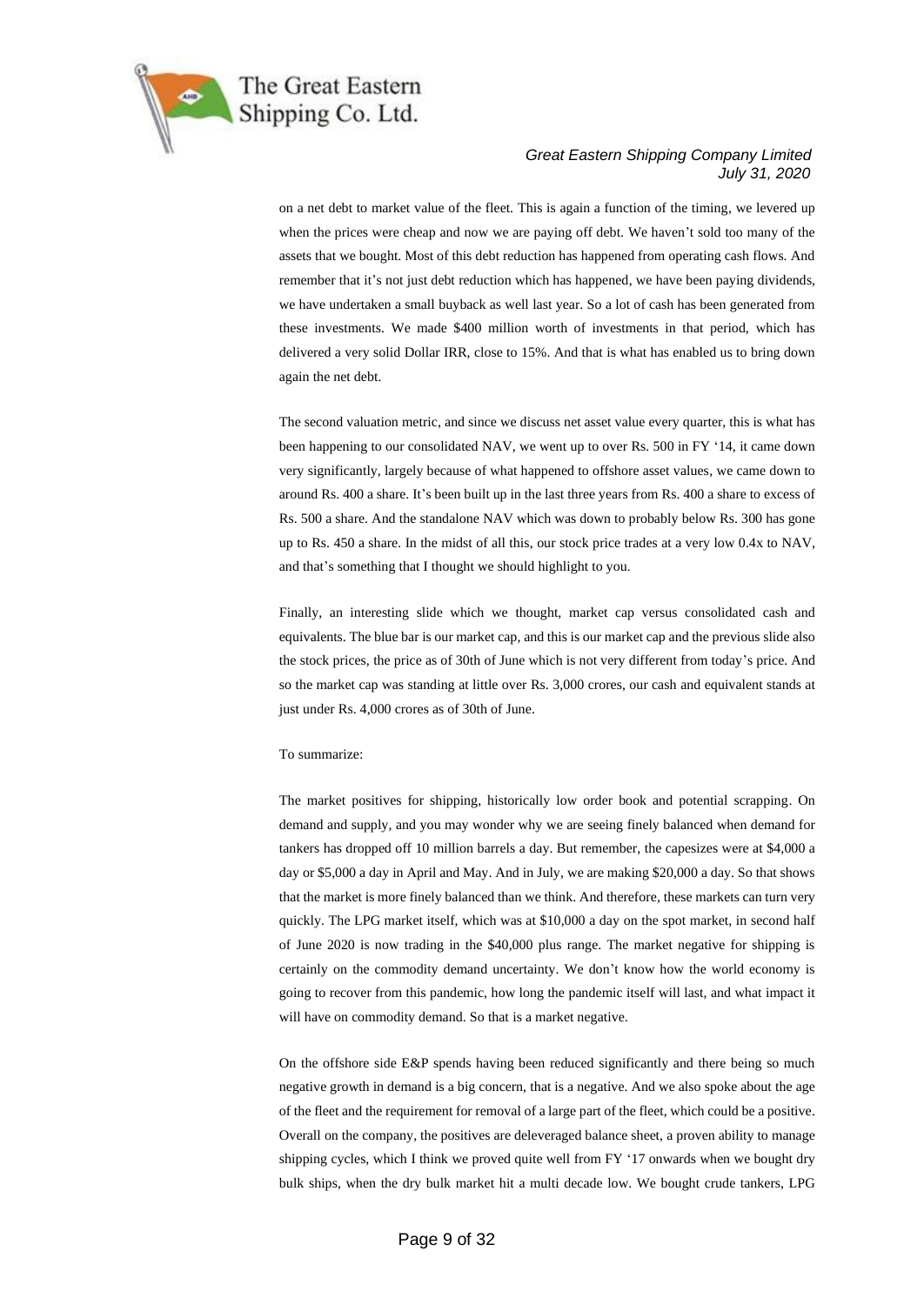

ships at the low points in the market. And as I mentioned, we have made very solid returns on those investments. And finally, capital available, as a result of the deleveraging capital is now available for future buying opportunities.

That brings me to the end of my presentation. I will now hand over to Mr. Bharat Sheth for some final comments, before we throw the floor open for Q&A. Mr. Sheth.

**Bharat Sheth:** Thank you, Shivakumar. And to all my listeners, I hope all of you are well under these very challenging circumstances. Just a very quick thing on what is it that we as an organization have been focused on in the last few years. When I say last few, let's just call it three to four years.

> One is capital allocation. And in other words, when is a good time to buy, when is a good time to sell, when is a good time to go long freight, when is a good time to trade in the spot market. And on capital allocation, I am really happy with the results that we have seen since FY '17. So since then, we have acquired 16 assets and we have sold two assets. And our target return on anything that we buy over the next three to five years, we have internally set a target of somewhere between 12% to 15% dollarized return on unlevered capital. I am happy to state that on all our 16 assets, we have successfully achieved that, of course, albeit on a mark-to-market basis as of 30th June valuations. We sold two assets, and the way we track the two assets also that we sell, we look at whether were we better of holding to that asset, or were we better off selling that asset. And even on the two assets that we have sold, we were clearly better off selling the asset than holding on to it. So currently, our track record has been 100 positive, zero negative. So that's a job well done.

> The second big focus area has been operational excellence. And I am really happy here, this is the one that satisfies me at a personal level a great deal. We have achieved an uptime across the 46 ships at 99.5%. It's possibly the best performance since the company's inception. Equally gratifying is that we have done it with a cost saving of approximately Rs. 50 crores, it's a little over 50 crores actually. So here, again, I would say that it's a job well done. Of course, this has only been for the last 12 months. The first quarter continues to show a strong operational performance. We have achieved an uptime on the ships of 99.4%. And I hope that we can continue with this, because this itself means multiple million dollars of annual savings.

> The third area is on the way we now manage the cash. So, you know there are always competing demands on cash. And the way we have prioritized it is, we must always have sufficient cash on what we call risk capital, i.e. we must have an extended runway due to the volatility of our business. And that extended runway should never compel us to take poor quality decisions. So that is one very important thing. It must give us plenty of operational freedom. And as Shivakumar just mentioned, the worst thing you can do is in very poor markets start shorting freight. And we have unfortunately done this in the past, we wanted to get away from that in the future. And I am happy to state now that we have the luxury of actually running all 46 ships, if we so choose to, on the spot market, even in very, very poor freight markets. So that's a big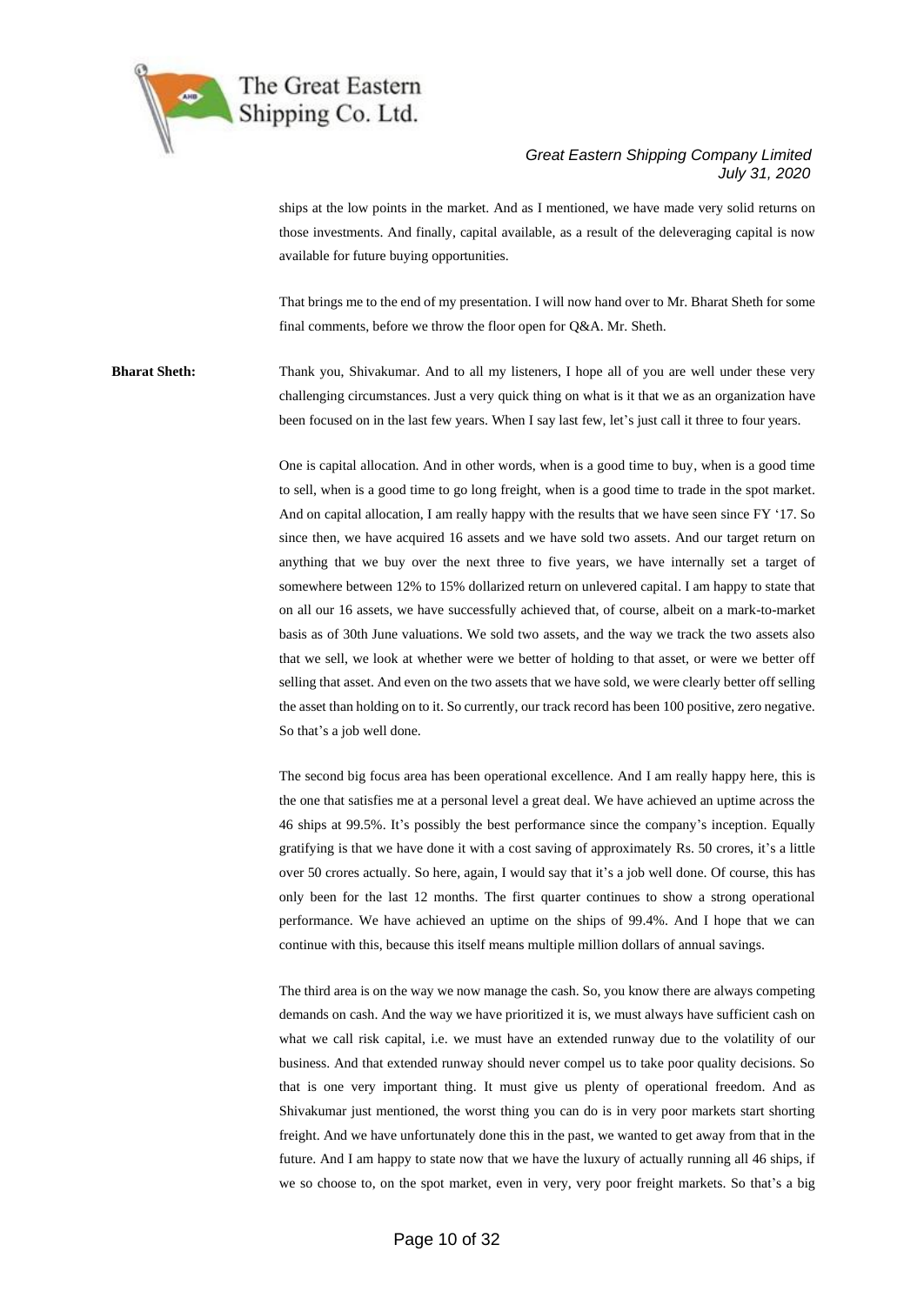

positive. We will now only go short trade when we think,and again, we are not calling markets because we don't believe we have the capability of calling markets. So that's a big recognition internally within the organization. But we will only short markets in future now when we see strong double-digit dollarized returns on book value. And that's a big change from the way we have run the business in the past.

So, I believe this superior way of capital allocation, significant enhancement on operational performance, sitting on plenty full of cash that allows us to ride that market, invest in bad markets, because that is when you really should be leveraging the balance sheet, having the luxury of running all 46 ships spot, however bad the market is, will stand us in very good stead in the years to come. Our focus also now is on the way we manage the interest rate structure on fixed and floating, and also the rupee dollar asset liability mismatch at times. So that is going to be another focus area, and we hope to be able to report to you success in that area as well.

Just a few opening comments on our focus areas, and I am happy now to take any questions. I guess if it has anything to do with numbers and finances, we request the CFO to answer that. And I am happy to come in whenever you people feel it's important to hear from me.

**Moderator:** Thank you very much, sir. Ladies and gentlemen, we will now begin the question. We have a first question from the line of Jeet Gala from Central Advisors. Please go ahead.

**Jeet Gala:** Thank you CFO, sir, for such an elaborate presentation. And thank you, Bharat sir for giving us an opportunity to talk to us. Because I have been an investor in the company for more than two years now, and this is the first time I am getting to converse with you. Sir, my first question is basically on the supply side. So since we have seen in the presentation that the order book is at decadal lows. Plus, we know, since 2008 a lot of shipyards have basically been shut and not all of the shipyards are going to come back very easily. So, looking at these two matrices, that is number of ships which are going to come in versus the number of ships which are going to die, how is this equation looking like considering IMO 2030? So do you think whenever the market really improves, a lot of supply will easily come back? Say for example, in 2023 or 2024 onwards, because the life of a ship is 15 years, and we don't know exactly what will happen in 2030 norms. So, how does this overall setup really look like? I mean, so 2004 to 2008 was a demand led rally, so do you think whenever the next upcycle comes, how long it will really sustain? And what is your preference? I mean, would you like a demand led upcycle or would you like a supply lead upcycle? So, how does the entire setup really like?

**Bharat Sheth:** Yes, all right. If I can answer that, obviously you have asked multiple questions in that one sentence. So let me just quickly summarize it. First of all, the asset life of various ships, different kinds of ships is not 15 years, but ranges from 20 years up to 30 years. So gas carriers in particular have the longest life.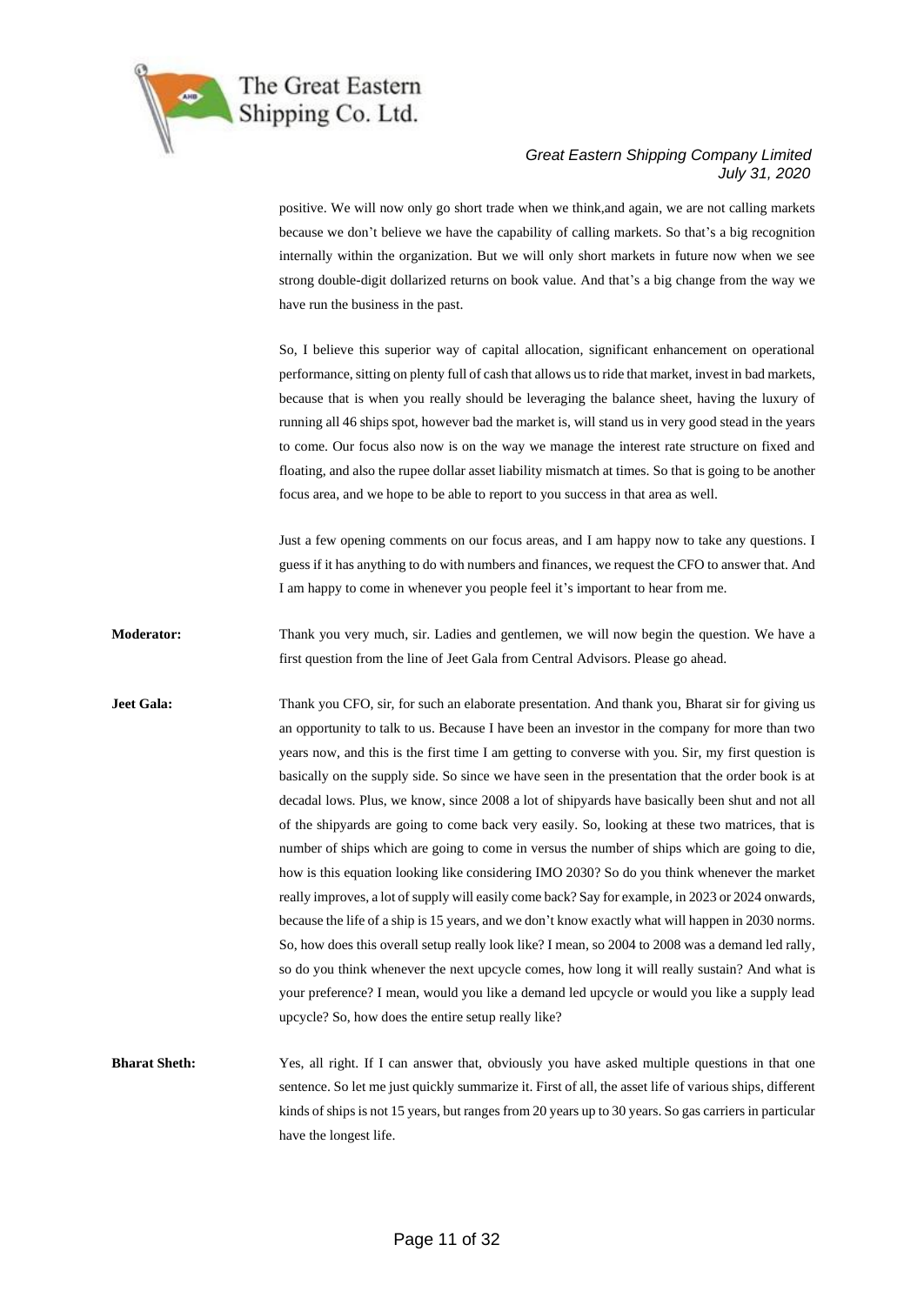

Now, your question was, yes, a number of shipyards globally have shut down. And that has very clearly reduced the possible new supply that can come in the market. I don't think that is going to change, because many shipyards, I believe, are permanently impaired. And if you were to ask me, I just think that it's just a bad space to be in, shipbuilding itself. And of course, we are also seeing consolidation shipbuilding wise in Japan, in South Korea, and in China. I think more and more of these dominant nations in shipbuilding have recognized that shipbuilding is really a bad space to be in. So, from a supply side, if you ask me, I don't believe that we are going to get a big concern coming from that part of the equation.

Now, let us look at demand. Demand is impossible to predict. And as I said earlier in my talk, we ourselves have recognized the futility of trying to predict what is going to happen. And we have seen this multiple times that this is an industry that is much more dependent on events rather than on the demand for commodities and supply of ships. So, we have seen years in which supply has been significantly higher than demand. And yet you have had rates go up from 50% to 300% within weeks.

So why does it happen? At the end of the day, right, it's all about a few extra cargoes that are available and there are very few ships in a particular position; in our business, positioning of a ship is much more important than the headline news of supply demand. So, you could have an area of this world, some ocean, some part of the world, where the number of cargoes available happens to be more than the number of ships available. And the moment that happens, this market can go up multiple hundred points. Right? So ours is an event based business. And I will give you an example right now. So we have, at the moment, congestion in China, both for dry bulk, we have got a ship there which has now been waiting for, I think, in excess of 30 days. And we are also discharging a cargo crude oil in China where also we have waited for close to 20-25 days. Now, there is a lot of congestion that has built up. What does that condition do? It sucks out large chunks of ships from the market. And the moment that takes place, you suddenly find trade markets rally. Or you can get hit, the famous Katrina, what happened when Katrina hit the area where you had a significant part of refining in America? You will recollect what happened when a lot of the refining capacity got impaired for a few months because of flooding, etc. And you saw that market went up 5-6x.

So, ours is an event based industry. And that is one of the reasons why it is so difficult to track. And why after 72 years of being in this business, I would be the first to tell you that these are markets which are really impossible to read. And it's a waste of time trying to even read these markets. It's really a waste of time. And I can now share with all of you that we started this year believing in quarter one, the crude market will earn \$14,000 a day and we ended up earning \$40,000. So there is no point in predicting these things any further.

So the way we want to be positioned, right, is we must benefit. And we have got to learn to play the volatility, that's to me amongst the most important things we can do. And if we can play the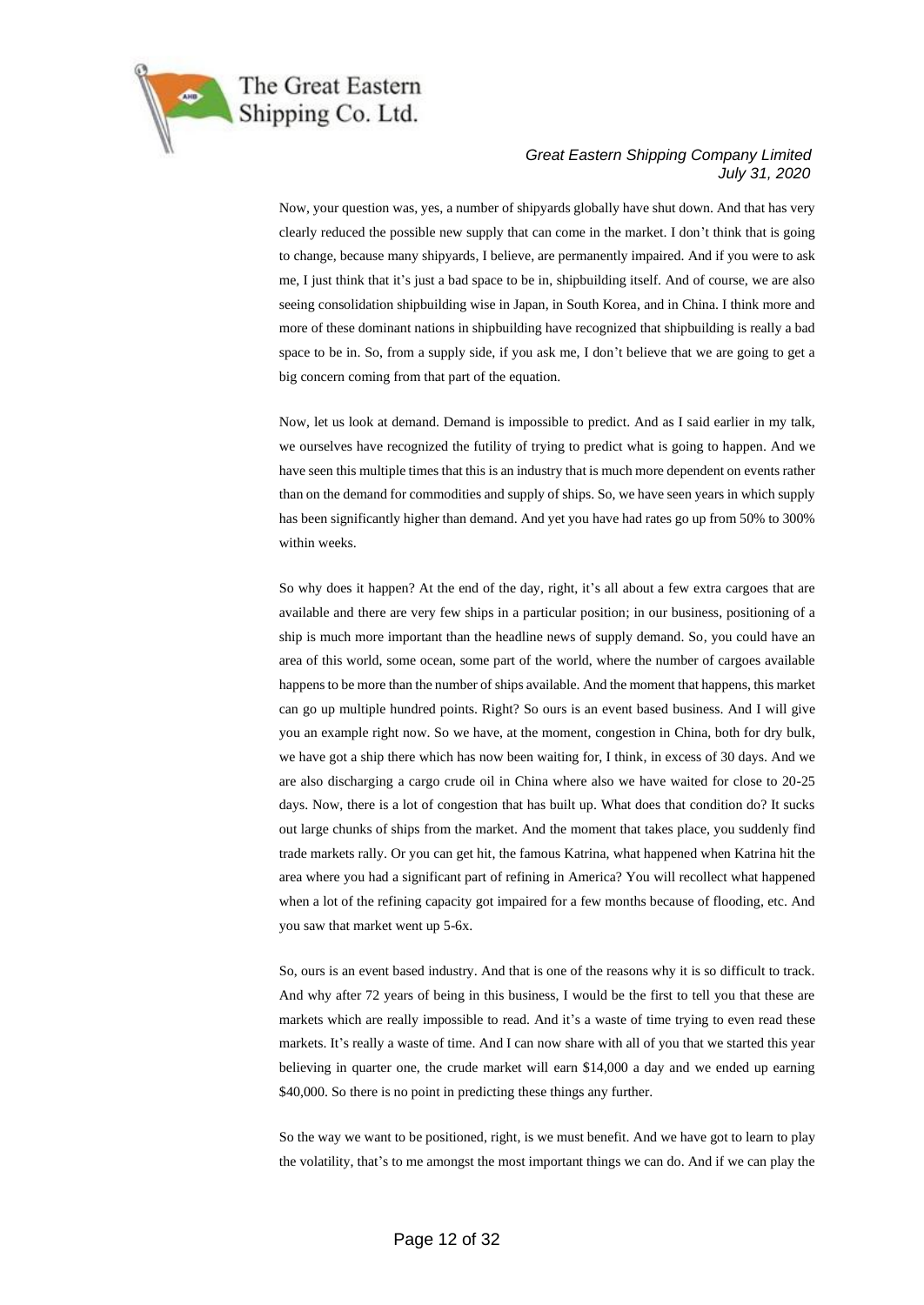

volatility, i.e. benefit from strong markets and equally benefit from weak markets, that will eventually lead to much, much better results in future.

**Jeet Gala:** Okay, understood. And sir, like we have a cash flow statement, so if we try to map a ship flow statement saying that what are the expected number of inflows of new ships coming in over the next three years, versus what are the expected scrappage which is expected to happen? But do you see any significant mismatch which is going to happen, or it's very difficult to predict that in any of the years?

**Bharat Sheth:** Well, the one thing that you do know, and not three years because shipyards today are probably full until end of calendar 2021. So there is still spare capacity for 2022. And ours is a very fragmented industry, there are multiple ship owners, what different people want to do with their cash is up to them. So for us, sitting here to forecast what lots of people would do with their cash is impossible, right? But what we can tell you is, even assuming that every shipyard slot in the world gets committed into different asset classes, because some owners are building container ships, some are building LNG ships, some are building chemical tankers, some are building cruise ships, so on and so forth. So it's very, very difficult to get a real fix on it. What we can say, and as the CFO had highlighted, there is potentially a lot of ships which are waiting to be scrapped, right? Now, partly the scrapping has got pushed back because of the current pandemic situation, and partly because we had a spurt in the market. So just take Great Eastern, for example. We had two 20 year old tankers, which we had, if you had asked me 12 months ago what is Great Eastern's plan on these two ships, we would have said to scrap it, because they are coming to the end of the life. The moment the market bounced and we had strong earnings, what did we do? We extended the life of these assets. So we can squeeze out another 12, 18 months. We can't squeeze out another 10 years, but you can squeeze out another 12 months. And basically, it's a free equity option, right. So When I spoke to the Board yesterday, I compared it to almost a 20 over match. You know how it is, right, you don't know who wins till the very last ball is bowled. And that's what happens in our business. Till the ship is scrapped, you don't know what that last day of equity value will give to you. So that's how we treat all this. So, basically by keeping earning days as long as you possibly can, you are building free equity options.

**Jeet Gala:** Okay. And sir, could you give us some light on what is IMO 2030 all about? And how is it significantly going to stop the new addition which are going to come in, the ship additions?

**Bharat Sheth:** Well, I can't say that. See, 2030 is a long way off. And basically, I think the way the world is headed is, everybody is getting more and more conscious on environment, sustainability and emission controls, etc. Let me just add one more point to your, if you want supply. I think currently very few people know what is the best kind of asset to build because of ever changing technology. So, there is talk about hydrogen, there is talk about LNG, there is talk about dual fuel. Some people are talking about some very high powered cell technology. The question is, like an EV- electric vehicle, could you get to electric ships, which are then battery run?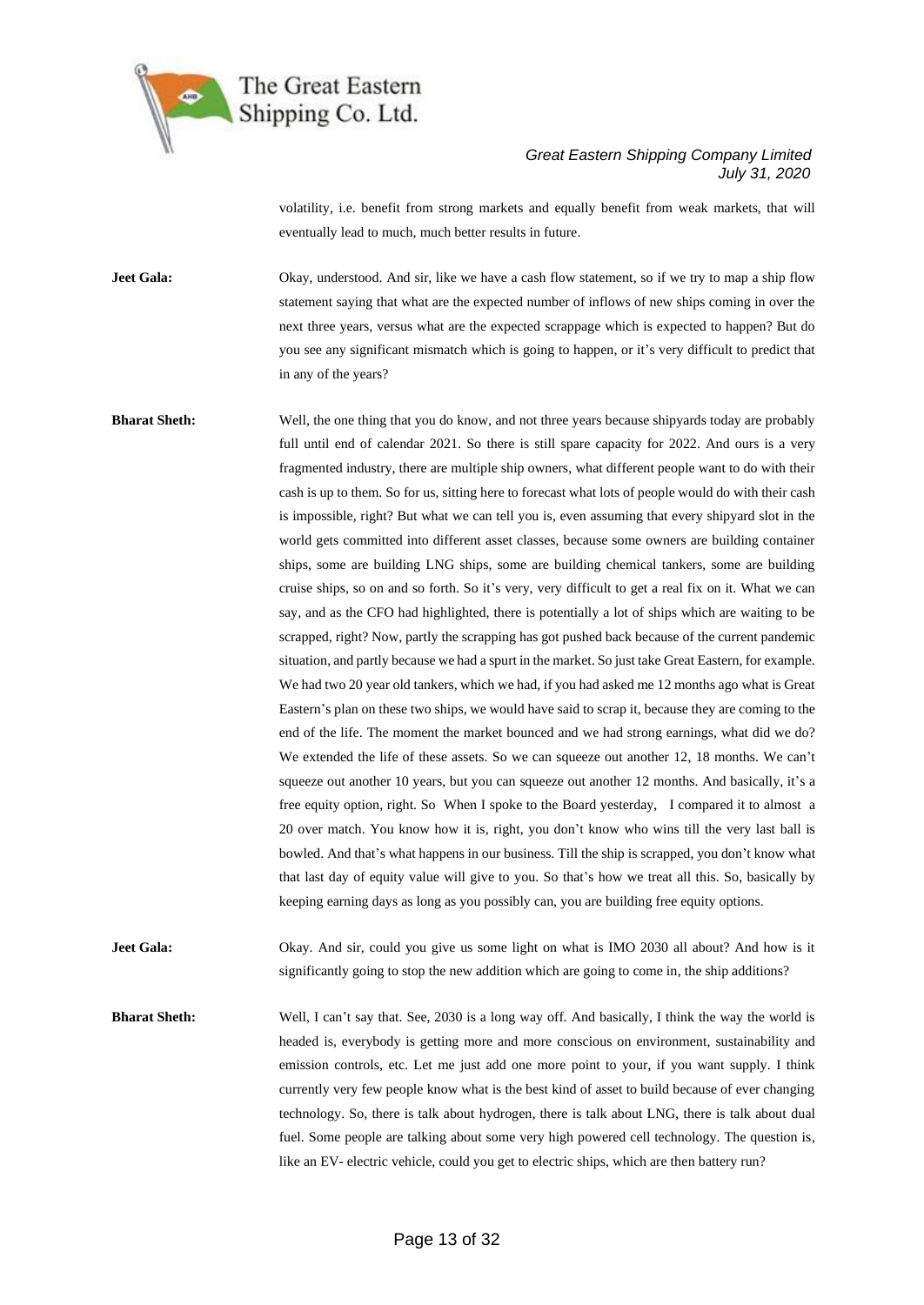

So, the whole propulsion system, right, is under huge debate. And obviously, when you are building an asset for 20 and 30 years, the last thing you want is to get the technology wrong. And this could be a reason why people are holding back from placing orders for ships. Now, if people do hold back from placing orders for ships, I think, obviously, it's good for the industry, it's good from the sense that supply overhang is not going to be as much as we have seen it in certain years. But I mean, these things don't really trouble us, they used to trouble us at one point of time, now they don't. Because we have just positioned ourselves to benefit every which way. Good markets, bad markets, you should be able to exploit the situation.

Jeet Gala: And sir, what has been your overall experience? I mean, a demand-led boom is better or a supplyled boom is better?

**Bharat Sheth:** So the first thing is, no boom is good for any commoditized industry. Because more money is lost in booms than in busts, right? So we don't like a secular boom. We got caught in it ourselves in the boom market of 2003-2008, we made multiple mistakes, we don't wish to repeat those mistakes. You got to be very, very disciplined in strong markets as I think that famous statement that when the music is on you can't be on the sidelines, you got to join the party. And as night follows day, things like this can happen again and you lose every bit of discipline. So I am a great believer that eventually you need the volatility rather than a secular bull market.

**Moderator:** Thank you. We have next question from line of Chintan Sheth from Sameeksha Capital. Please go ahead.

- **Chintan Sheth:** Good to hear you, sir, on the call. My question pertains to the point you made that we have the cash available right now with low leverage. And market is, you already explained in detail that the market is looking positive. Are we looking at any acquisition of new ships in the coming three to five years, at least in the near-term for three years?
- **Bharat Sheth:** So, I can only really comment on the rest of this year. So currently we are not, because whilst values have come down, as the CFO said, by approximately 7% as an average, we would like to see cheaper price points. And I will explain to you why. So, as I have said, events like this pandemic can happen again, we haven't even overcome the current pandemic. The question is, you keep getting these black swan events, we saw it at the time of the Lehman crisis, and this is sort of the second big black swan event we are seeing within a decade, 10 to 12 years. And we just want to be positioned whereby if we buy assets, they have just got to be so cheap that we can ride very comfortably through these kind of Black Swan events. And until we get to those price points, we are happy to sit on the cash, all we can think of what else to do with the cash, there is always restructuring of capital as an alternative, there is dividends, there are multiple uses of the cash, right? It just does not have to be steel.

**Chintan Sheth:** True. And secondly if I look at historical, quarterly or annual numbers in terms of like TCY day rate, I tried to calculate the EBITDA rate for past decade or so. And in each time our cash profit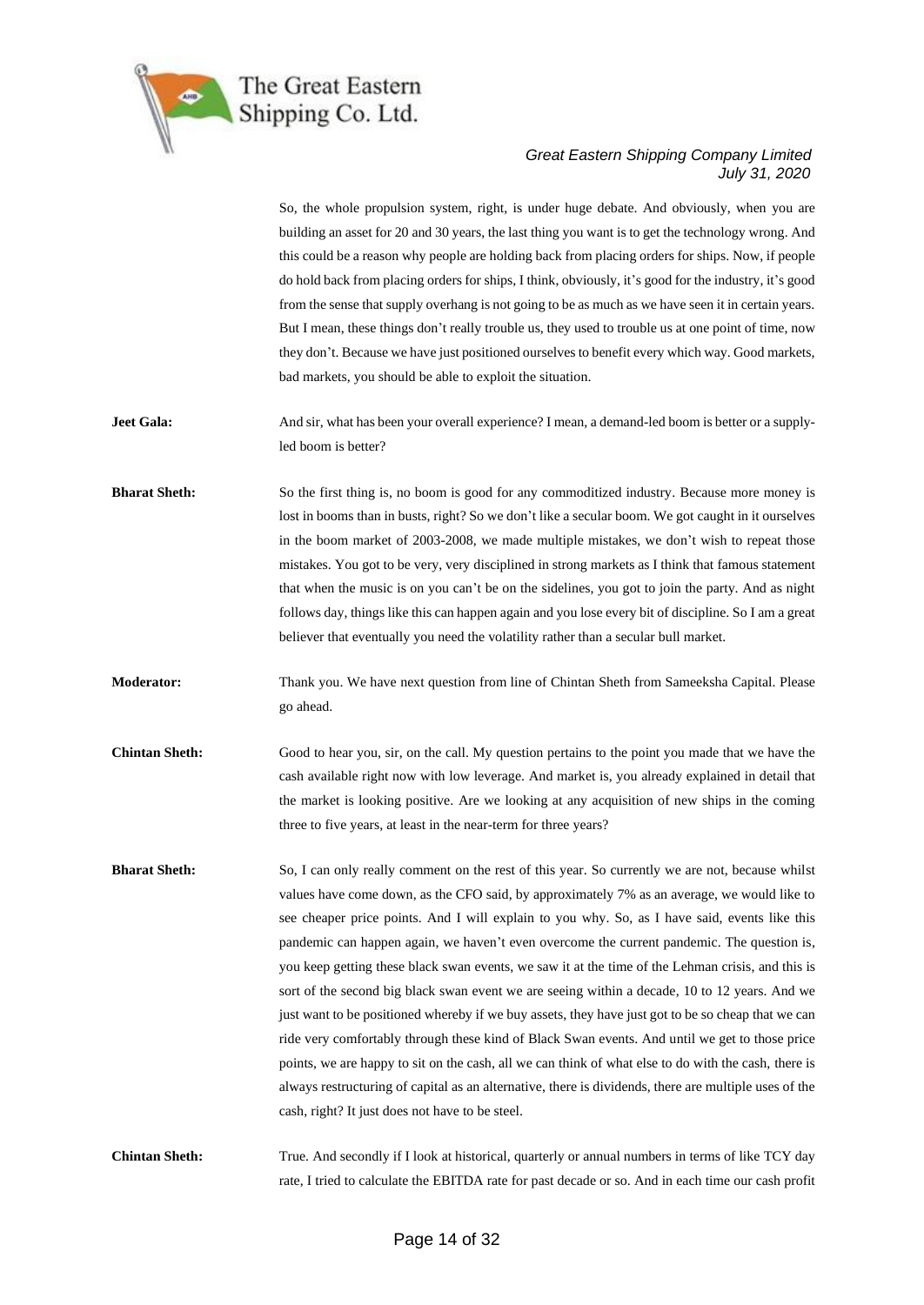

or used to be, lowest point I got was around \$5,000 a day EBITDA we have been able to generate because of the market. That is what in the downside we can expect or this quarter we did around \$17,000 or \$18,000 core EBITDA per day in USD terms.

**Bharat Sheth:** Honestly, I have never done this calculation. So, offhand, I don't think I can answer it. But what I can say to you is, we have always, even in very bad markets we have always earned a depreciation, right? And Great Eastern's depreciation, and the CFO can step in if I am making a mistake, but I think it's in the region of Rs. 550-odd crores per annum. So that's about Rs. 30 to Rs. 40 a share. And we have always earned depreciation, at least. And whilst to me, the way I look at depreciation, right, it's really just an accounting charge. And if let's say we were not governed by these multiple accounting rules, what depreciation you provide when the volatility is so great that a ship that you build, and we have actually experienced this... A ship that we have bought 15 years ago, and we sold it at the same price at what we had bought 15 years ago. Now when you get a situation like this, all you do is claw back your depreciation as profit on sale, that's all that happens. So, really speaking, none of us know the actual depreciation of the asset until it is scrapped.

**Chintan Sheth:** Any plans for any of the ships exiting our fleet right now at this stage?

**Bharat Sheth:** Not, now. But I think next year we will come across at least one ship by memory, that will be the end of the life. But as I repeat, if you had asked me this question last year, I would have said two ships. And so if the market suddenly bounces and we get back to a contango, who knows, right? Can crude oil get back into a contango, of course, it can, who knows.

**Moderator:** Thank you. We have next question from the line of Vaibhav Badjatya from HNI Investments. Please go ahead.

**Vaibhav Badjatya:** And I must thank you for the fact that you have provided normalized numbers also in this presentation. So on the normalized numbers, when I look ROC, obviously, I am not looking at current quarter ROC, but just as a benchmark now would you say that this current quarter ROC or normalized numbers we should look at the Indian comparable returns and judge it accordingly, right? This is the right way to look at it now, right?

**Bharat Sheth:** Sorry. Shiv, do you want to take that?

**G. Shivakumar:** Yes. We had a discussion about this in the last quarter call, if I am not mistaken. So yes, you should take it based on the normalized number. But also remember that a large part of our return comes from the change in the capital value of the asset. So ideally we should look at it on an NAV basis over a longer period of time. But yes, cash and the ROC on a normalized basis is certainly a better indicator of our performance than the ROC on a reported basis.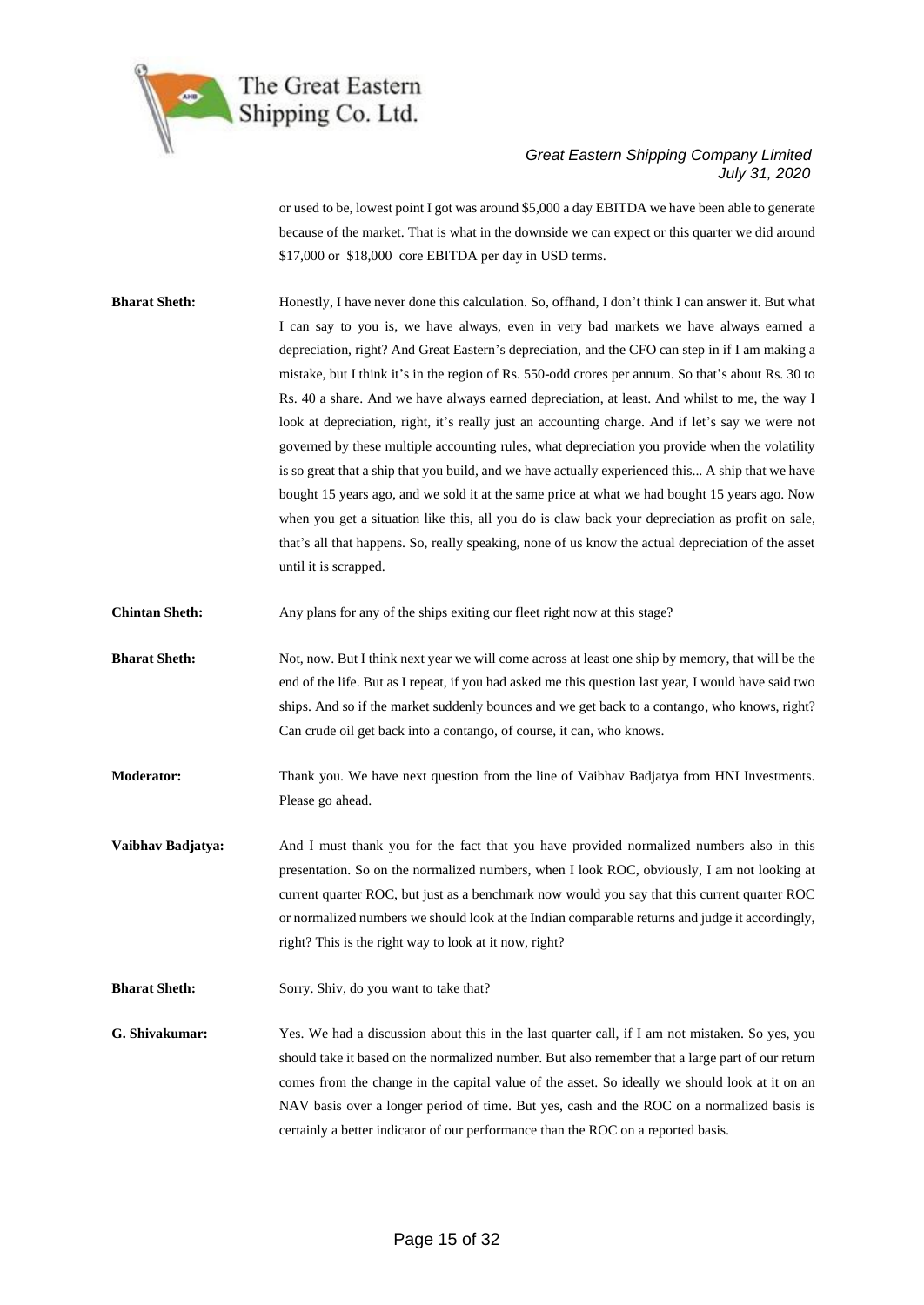

| Vaibhav Badjatya:    | Got it. But it must be compared with the Indian government bond yields, if somebody wants to<br>look at that.                                                                                                                                                                                                                                                                                                                                                                                                                                                                                                                                                                                                                                                                                                                                                                                                                                                                                                                                                                                                                                                                                                                                              |
|----------------------|------------------------------------------------------------------------------------------------------------------------------------------------------------------------------------------------------------------------------------------------------------------------------------------------------------------------------------------------------------------------------------------------------------------------------------------------------------------------------------------------------------------------------------------------------------------------------------------------------------------------------------------------------------------------------------------------------------------------------------------------------------------------------------------------------------------------------------------------------------------------------------------------------------------------------------------------------------------------------------------------------------------------------------------------------------------------------------------------------------------------------------------------------------------------------------------------------------------------------------------------------------|
| G. Shivakumar:       | I don't know what comparables should be taken. But for judging us, our results on a normalized<br>basis are more indicative than the results on a reported basis. That's all I can say.                                                                                                                                                                                                                                                                                                                                                                                                                                                                                                                                                                                                                                                                                                                                                                                                                                                                                                                                                                                                                                                                    |
| Vaibhav Badjatya:    | Got it. And lastly, in the initial remarks made by Mr. Bharat, I do not understand the description<br>provided in shorting of the trade markets. Can you elaborate on the same?                                                                                                                                                                                                                                                                                                                                                                                                                                                                                                                                                                                                                                                                                                                                                                                                                                                                                                                                                                                                                                                                            |
| <b>Bharat Sheth:</b> | Yes. Certainly, I will. So when we have a ship, any ship, you have an option of either trading the<br>vessel, what we call, in the immediate spot market, means run it for the next 20, 30, 40 days,<br>depending on the trade, and then you come up for repricing, right, after 30 or 40 days. The other<br>option you have is to say, I think the next three to four months, the market is going to be very<br>bad, so why don't I fix the ship for the next four months. That's another option you can play.<br>Another option you can say is, I don't want to take the risk of ups and downs every day of my<br>life, I have got a weak heart, so let me fix my ship for the next one or two years, right? Or you<br>can say, I have got a bank that is breathing down my neck, I want to fix my ship for the next five<br>years. And so you have these multiple options.                                                                                                                                                                                                                                                                                                                                                                              |
|                      | Now every time when I say fix, so if you fix your ship for two years, effectively you have gone<br>short of the market, because you have sold freight for two years. So let's say that had we sold<br>freight a year ago for one year, we would have missed the big rise in the market that we witnessed<br>in April and May, right, we would have clearly missed it because we wouldn't have had the ships.<br>So if you are trading spot, that is what effectively we are saying, I don't want to take a position<br>beyond 20, 30 days, I don't know what the markets are going to do, and therefore, I will stay<br>long of the market, means you are long freight, because you have kept your options running every<br>20, 30 days. And because our markets can turn so quickly, and I think as the CFO said, we had<br>an LPG market on the 27th of June, earning \$10,000 a day, on the 27th of July that ship is earning<br>\$40,000 a day, right? Now if you just think about it on a 40-day business, your delta is \$30,000<br>on a 40-day business, that's an extra \$1.2 million, Rs. 10 crores cash to your bottom line. And it<br>quickly builds up, when you have five of these things, you have got Rs. 50 crores, so on and so<br>forth. |

So you have got to really be careful on when you want to go short, i.e., go and cover your ship for one year or six months or two years. And then you just say, okay, now I have got fixed income, and I am not going to play the volatility. Or you say, I have got the balance sheet strength where I will take the good and the bad, but my eventual average of the good and the bad will be better than if I were to lock in today for two years. And these are difficult calls to take, right? And as I said, this is what we want to get better and better at.

**Moderator:** Thank you, sir. We have next question from the line of Bhavin Gandhi from B&K Securities. Please go ahead.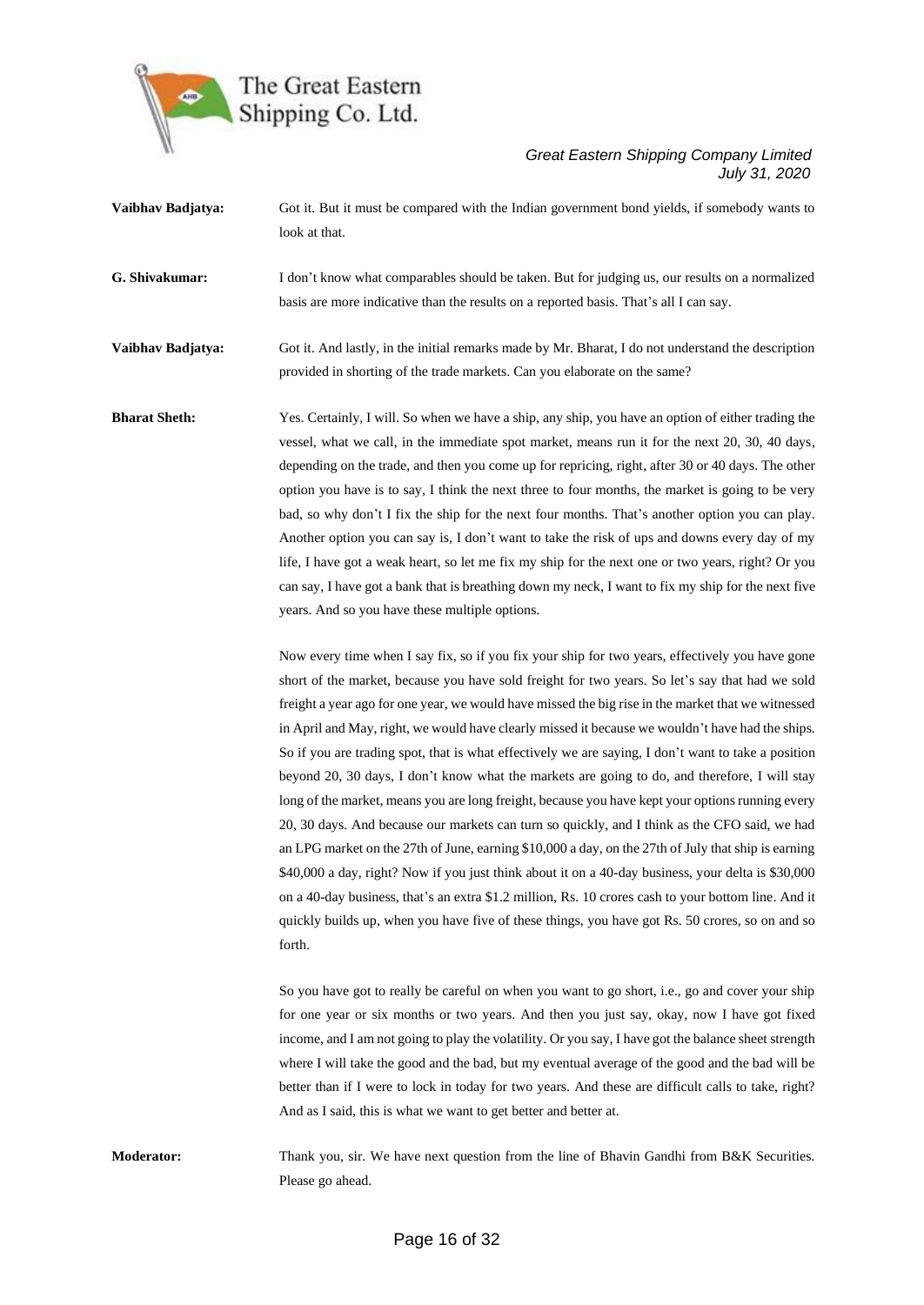

- **Bhavin Gandhi:** Thank you for the elaborate presentation. Sir, my first question is relating to the offshore business. And obviously, if I look at the NAV, and if I look at the book values, there seems to be an impairment on the offshore fleet. So are we thinking about taking an impairment on this, because this has been a drag on our overall ROC profile for the company? Or is there any other way we can restructure the balance sheet on the offshore side?
- **Bharat Sheth:** Well, I mean, first of all, we follow certain accounting principles, which is being accepted by the Board, accepted by the auditors, which determine impairment. And looking at that, that is when we take long-term averages, and then we do a discounted cash flow statement and we come up with an implied value. Looking at that, at this stage there is no need to take an impairment. And let me tell you the story of impairments.

So we in the past have impaired assets which have then suddenly bounced in value. Now we never revalue, we never revalue up. And I can tell you, we have seen even in the offshore business, and this has happened to us. Our own rig multiple years ago went from \$2 million to \$40 million. So I think you have got to have a consistent policy on impairment, not look at quarterly or annual fluctuations. And then just say that this is the formula that we will use. If we need to impair, of course, we will impair. but we don't want to make it a unilateral decision, because as I just said, we don't know what tomorrow is going to bring. And I do believe this, right? I could be in a minority view, mine could be the only view. But I think eventually, years of underinvestment that you will see by these upstream companies eventually means you will see the price of oil going up.

Now when that is going to happen, I can't say. And we have seen offshore markets remain challenged for 10, 12 years. And then whenever they have turned, because of years of underinvestment, they have gone up 6x, 7x, 8x, 10x. So imagine if you impaired an asset, right, and then you are not going to revalue that asset, what have you achieved?

- **Bhavin Gandhi:** Got it. Sure. Sir, how do we think about the offshore business as such? I mean, given the way you have described, you have been harnessing your skills to ride out the volatility and actually use it to advantage. You don't get to play this in the offshore market. So how are you thinking about offshore as a business going ahead, whether would you want to deploy more at some point in time?
- **Bharat Sheth:** So, I think the way we are looking at offshore currently is that we would like to deleverage, although it is already deleveraged as the CFO presented in one of the slides, the net leverage in offshore is not much more than shipping. But what we have found is the difference now that we really granulated this at a philosophical level, shipping gives us lots more optionality to go long short. As I just explained to the previous questioner, we can fix for 10 days, we can fix for 30 days, we can fix one year, we can fix five years, and you can do all kinds of things. Offshore, your options are very limited. Plus, it is a much more geographically concentrated business. So you can't just move freely from one geographical location to another geographic location as you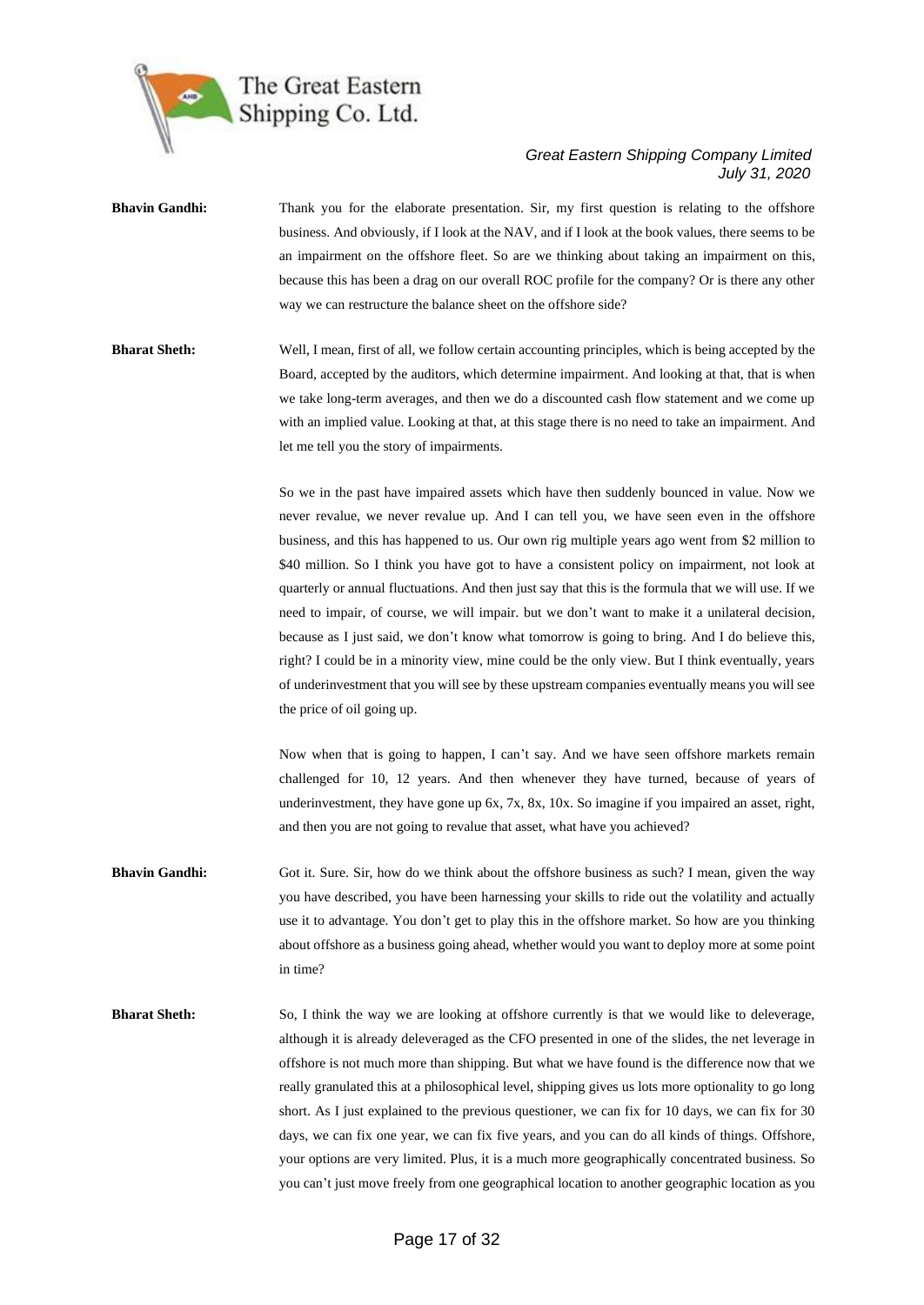

can in shipping. And when we look at the net result, so if I play volatility well in offshore, there is no way for me to short that market. So let's say that I said, okay, this is a high point of the cycle, we want to go short, we can't go short. In shipping we can. So shipping, we can really massage the transaction in multiple, multiple ways. And therefore, I guess, we are focused on really building our skills to play that game better than we have in the past. That is where all our energies are going now, yes.

- **Bhavin Gandhi:** Sure. And just one final thing from this side. So, Shiv sir mentioned about the discount to NAV that we have seen, and traditionally, we have been very choosy about the kind of assets that you want to buy. Can we look at the larger buyback? I know you have an embargo right now, but can the buyback size be much larger than it is today, let's say, if the prices remain here?
- **Bharat Sheth:** Well, so first of all, this is something that we cannot consider till end of this year, because I think our window doesn't open up until then. There are all these SEBI rules, etc. And under the current set of rules, I don't think we can look at it till the end of this calendar year. At that point, we would always also look at what is happening to steel, because eventually we are a shipping company, right? And obviously, if we can get cheap assets, I mean, when I say asset meaning steel, if I can get cheap steel, that will always be my priority number one. But if I can't get cheap steel, and I find my underlying paper is a much cheaper way to acquire more of that same steel, then paper will always be an option. And you must remember that unfortunately, again, because our rules are so very bad, here you don't have freedom, you don't have freedom on buybacks, you have restrictive, you have huge leakages on taxation because of buybacks, you have all these price points you have to determine on buybacks. If you do a buyback, I guess, you can't immediately raise capital, there are just too many restrictions. So we have always got to be very careful.
- **Moderator:** Thank you. We have next question from the line of Saloni Hemnani from India SME Investments. Please go ahead.
- **Saloni Hemnani:** My first question is, sir, regarding the scrapping part. You mentioned that the ship asset values coming down and the age of the vessels above 15 years as a percentage of fleet is really high. But there hasn't been a significant increase in scrapping. So any specific reason for that, apart from the reason that happened because of the COVID in the March quarter?
- **Bharat Sheth:** Yes. So two things. One is, many scrapyards globally shut down because of labor problems. And also when you go to a shipyard, you must remember you have got to get your people off the ship. And because of travel restrictions, nobody could get on, get off the ship. So April, May and June we saw very, very poor scrapping. That was one reason. The second is, of course, particularly for the tankers we saw a huge bounce in tankers, both on the clean side as well as on the dirty side, means crude oil and petroleum products. And again, if you could even squeeze in one extra voyage of 30, 40 days, you made just lots of cash. And therefore, you deferred your decision to scrap that ship, unless the ship had no trading life left in her. So everyone who could defer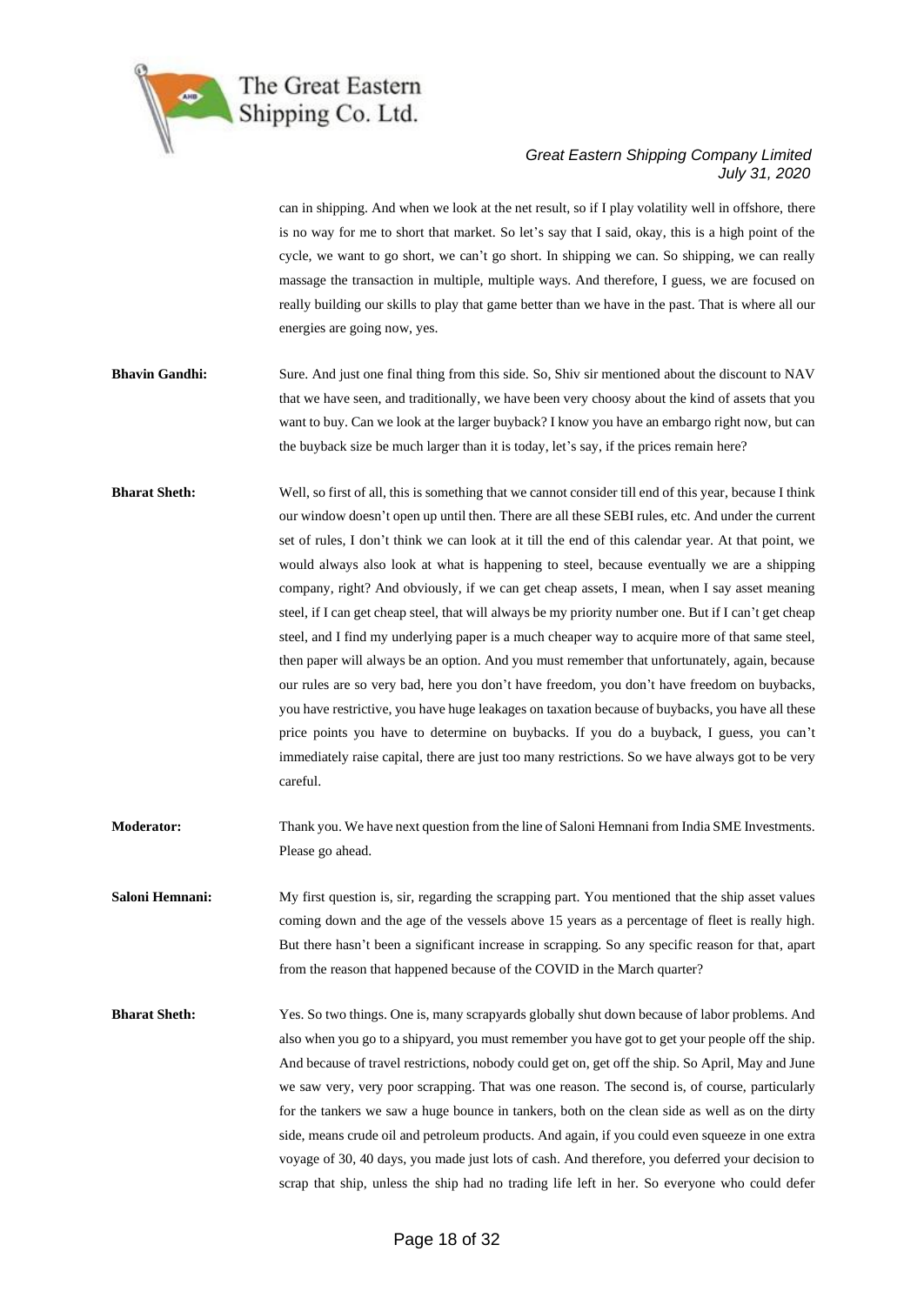

scrapping a ship in certain asset classes, particularly tankers and bulk ships, they chose that option to defer the decision. So I think it's a combination of scrap yards not having the labor, shipowners not having the ability to get their people off the ship before it reaches the scrapyard and the way the markets behave. So three things all interplaying.

- **Saloni Hemnani:** Right. Okay. And my second question is, I actually missed the numbers of the time charter rates of July that were mentioned earlier. Could you please repeat that?
- **Bharat Sheth:** Can I request the CFO to send it to you? Is that just easier?
- **G. Shivakumar:** Yes. I think we should do that separately, yes.

**Bharat Sheth:** Yes. The CFO is on the call, so we will have it sent to you.

- **Moderator:** Thank you. We have next question from the line of Vikram Suryavanshi from PhillipCapital. Please go ahead.
- **Vikram Suryavanshi:** Sir, one is that, cash as the risk capital for us, so what are major consideration for maintaining the high level of cash as a risk capital while deciding that? And second question is about, if you look at in 2007, I think prior to earlier cycle we ordered three VLCCs, but post that we never had exposure to VLCC market. And while listening to you, the way we are developing our skills for shorting the market or having an open position and really benefiting from the volatility, how is our thought process for VLCC market? So these are my two questions.

**Bharat Sheth:** Yes. Sure. I will answer. Your first question was what?

**Vikram Suryavanshi:** Cash as a risk capital, what are the major considerations.

**Bharat Sheth:** Okay. Yes. So as I said, the way we look at the cash, obviously, for the period that it lies in a bank it doesn't do much for us. But so long as it increases the purchasing power of that cash, we look at that as an effective return. So let's say my dollars currently are earning me about 0.5% in terms of cash, But let's say that the ship's value, as the CFO said, has come down 7%. Now any asset that I were to buy now as compared to three months ago is now 7% cheaper. So I have effectively increased my purchasing power, right, by 7%. So in that sense, cash has earned me the 0.5% in the bank and my purchasing power has gone up by 7%. Now let's say, if ship's values were to come down another 7%, then my purchasing power has gone up by 15%. So that is the value of cash.

> The second thing is we want, as I said, risk capital is just to ensure that we always have cash whatever happens to debt service, to meet all our debt obligations. That, to us, is all about reputation of the organization, and that obviously cannot be compromised. The third thing that cash enables us to do is to say that, look, we have 46 ships, we are under no pressure to go and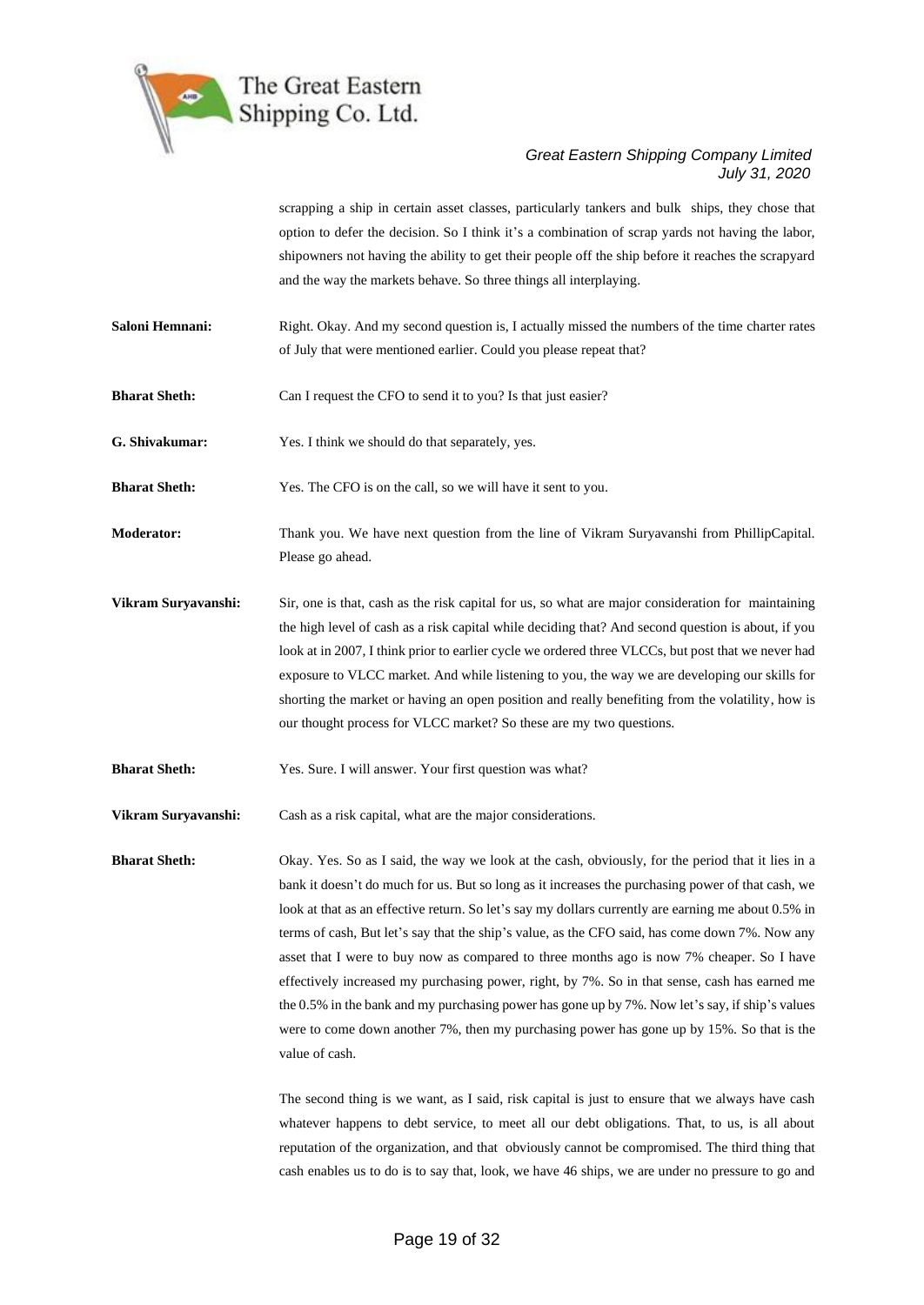

fix the asset for some fixed income business unless we think that's the right thing to do. And it gives us so much operational flexibility. And in a business like ours, where one day you can be earning \$1,000, and then you can be earning \$5,000 and then you can be earning \$500, having that level of cash just gives us lots of comfort that we will never be put in a corner where we are taking suboptimal decisions. So for us, that is really, really important.

**Vikram Suryavanshi:** Is there any reference, like overall asset size, how much percentage broadly should be cash or it is just based on three parameters what you have also discussed?

**Bharat Sheth:** Well, so obviously, until we find a right opportunity, and if we have to build up cash, we will. We haven't set any internal target that once we are above this level of cash, I mean, if we build up more cash we build up more cash. What we don't wish to do is build up the cash and then misallocate it in terms of capital. It has unfortunately happened to us in the past, we just don't want to repeat those mistakes again.

**Vikram Suryavanshi:** Yes. And I really acknowledge that discipline for us, sir.

**Bharat Sheth:** Yes. I think if you look at this organization, hopefully, for the multiple decades ahead of us, this will really stand us in good stead.

Vikram Suryavanshi: Right. Yes. And my second question on VLCC market.

**Bharat Sheth:** Yes, sorry. So on the VLCC, the question is, would we look at acquiring VLCC? The answer is, yes, it's the most volatile of all asset classes in the tanker segment. And if we saw the right opportunity, absolutely, we will get into that sector. We missed it, which was our fault. We had a lovely opportunity to acquire some VLCCs in '17. Had we done it, we would have made a lot more money. But that's life, you miss some, and you get some.

**Moderator:** Thank you. We have next question from the line of Nidhi Chawla from SBI Mutual Fund. Please go ahead.

**Nidhi Chawla:** Most of the questions you have answered. I just wanted to understand, when we were looking from FY '16 to FY '18, if I look at your decisions to acquire the assets and where the rates and asset values were, and when I look at it today, and I know you have answered in many other questions. I would still want to understand, I mean, I know it's a very difficult situation right now to assess, but still if you have some pecking order in terms of the new investment that you would be looking and the sectors that are looking much more lucrative to you given where the order book stands, where the overall cycle you look at and how are you looking at those various sectors, if you would be able to summarize, that will be really help .

**Bharat Sheth:** Yes. So I would love to help you in any which way I can. So let me first tell you that we are very agnostic to which sector we invest in, right? So whether if we got an opportunity in dry bulk first,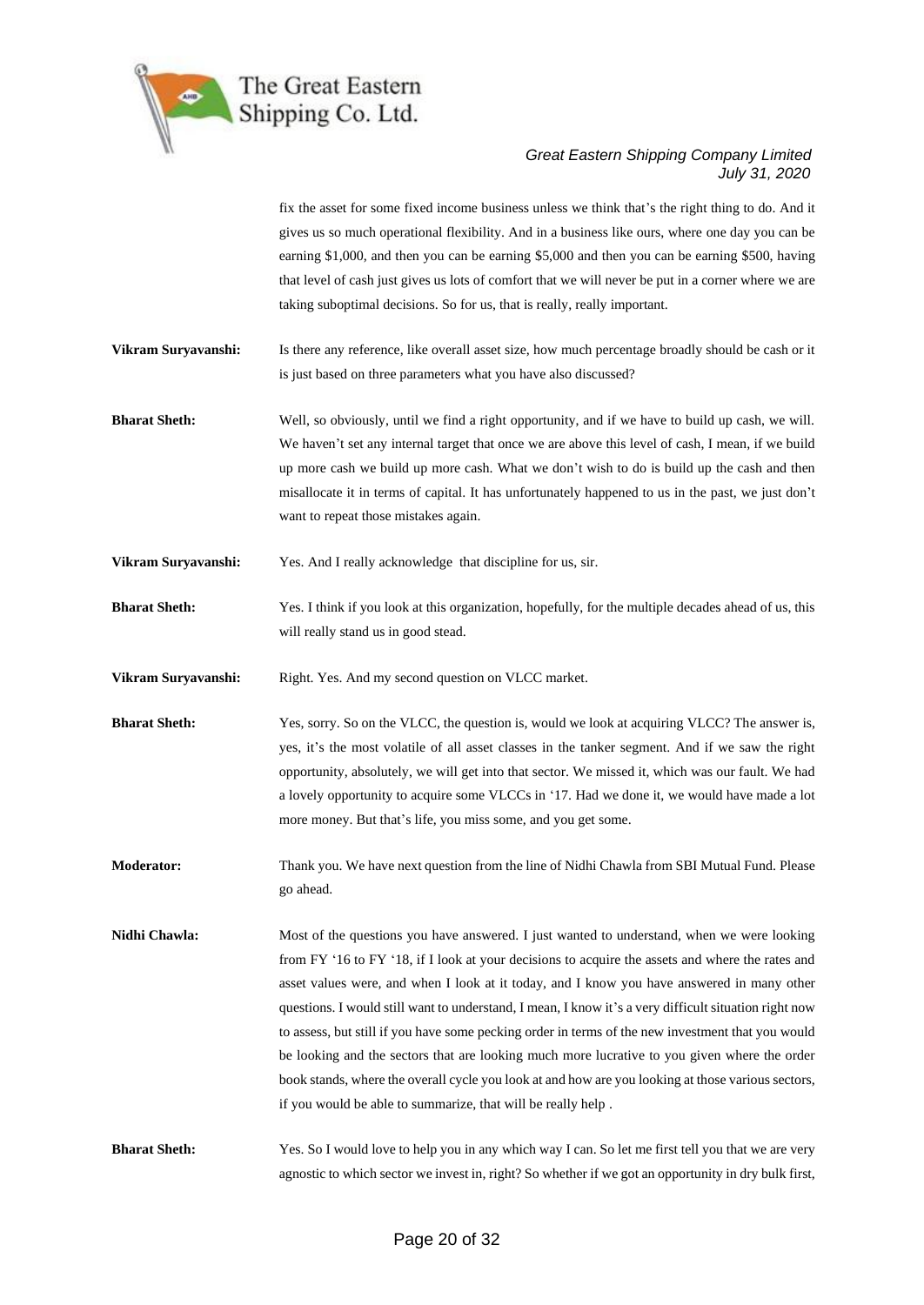

we would look at that; if we got an opportunity in gas first, we would look; if we got an opportunity in crude, we would look at that, so on and so forth. But we will focus on the four sectors where we have currently built up significant skill set. Crude oil, petroleum products, LPG and dry bulk. These are the four, we are not going to, at this stage, think of going to a fifth, because we really want to be the best that is in the world in these four sectors.

Now, so within these four sectors, we are agnostic. But having said that, we have kept internal caps so that we don't place 100-0 bets, even though we believe that we are improving on the way we handle the volatility, we would never place 100-0 bet on any one of these four sectors. So we have kept internal caps that, however, bullish we are in any particular sector, we will not have more than X 100 million dollars exposed to that particular sector. So we'll never take a 0-1 bet. Because something can happen and things can still go wrong, there is no guarantee in life on anything. So we will be responsible in the way we do it, but within those caps we are completely agnostic. But yes, if we are getting better at volatility, and I hope we will eventually get much better than we have been in the past, we will prefer to buy more of the assets which have a much greater volatility in the market.

- **Nidhi Chawla:** Right. So to the previous question what you answered, that will be on the crude and the product side?
- **Bharat Sheth:** Well, there is volatility as much on the gas, I have just explained to one of the previous speakers, the LPG market was \$10,000 on the 27th of June and \$40,000 today, that's huge. And can go back to \$10,000 tomorrow, I don't know.
- **Nidhi Chawla:** Sir, actually, I was more also trying to understand and trying to pick up your brains, because that time when you were talking even in the con-call meetings, you basically used talk about the rates being low and even though the rates are low, the values were coming down. I know the understanding of the value story is not very clear. I was just looking at in terms of the situation in the current market. Is any particular segment looking lucrative today to you or nothing is clear as of now?
- **Bharat Sheth:** No, it is very clear. What is very clear is that we would not be buyers today of any asset class. Especially, I mean, look at it, if my paper is trading at \$0.50 on steel, what am I better off doing if you were in my position.
- Nidhi Chawla: No, sir. The point is always taken. And I have had a very long discussion with Mr. Shiv recently on a con-call and I would actually come back to that question, and most of the people have asked you this. But on the cash level, sir, I mean, you are completely right in terms of how you manage the business. Pardon me if I am wrong in this assessment, even in the last buying cycle that we did, we spent around Rs. 1,900 crores to Rs. 2,000 crores over 2016 to 2018. When the cycle was actually, if I look at order books today, the shipping cycle position today in whatever way, it looks like that opportunity is not visible today where we are sitting on the asset level, the prices,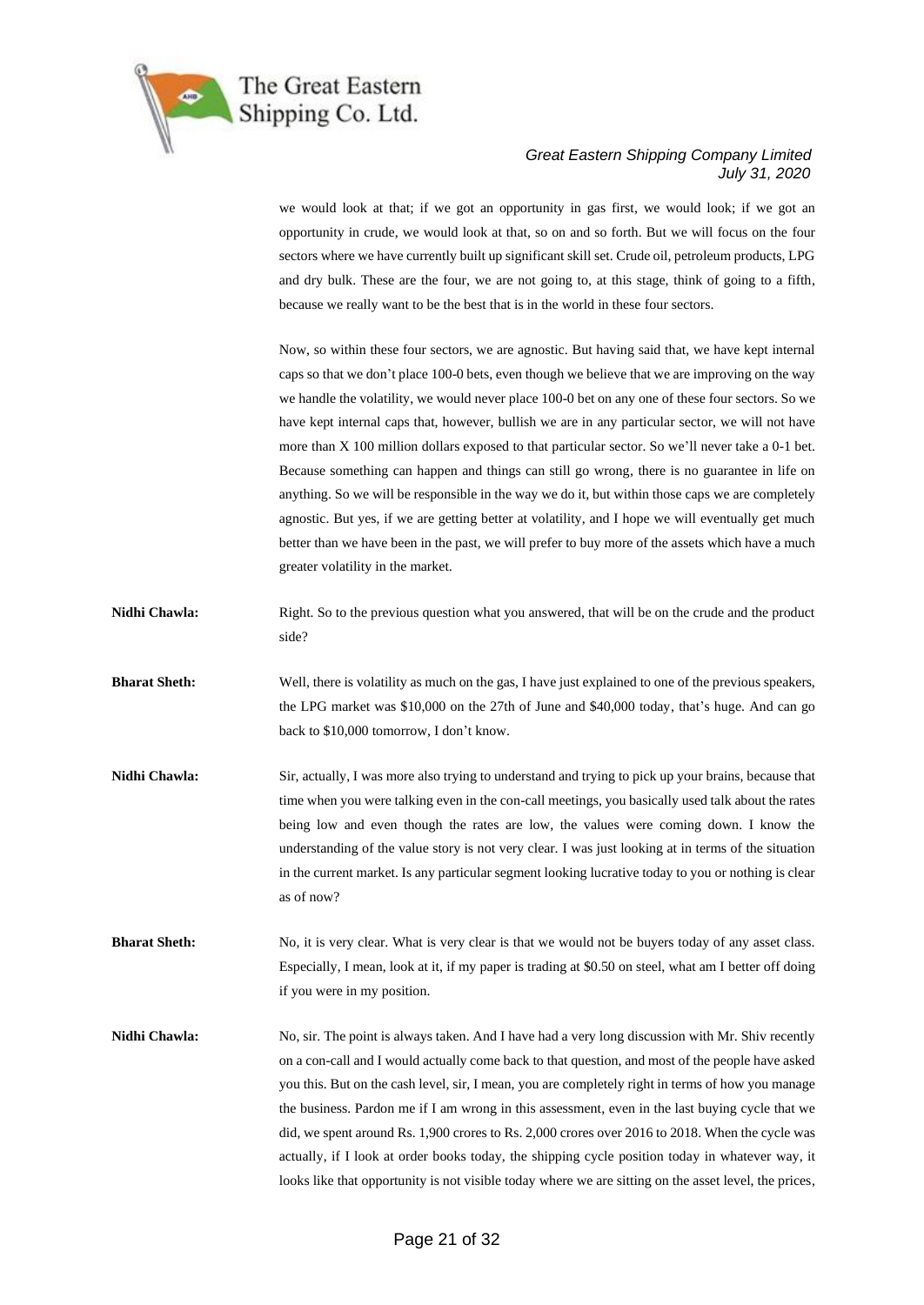

but we are sitting at double the cash levels that we have. So do you really think that we need so much conservatism and in terms of the capital protection in this kind of environment? And secondly, would we have such kind of quantum opportunity available for us to deploy such cash?

**Bharat Sheth:** Okay. So let me answer that. Whilst the cash that is reflected on the balance sheet sounds like a lot, it's really not that much. And I will explain to you why. So, the risk capital is capital we don't touch, so that cash is out of bounds. That is to just make sure that as a company we honor every single commitment with all our lenders. You have got to strip out all that cash. Then thereafter, the cash that we sit on, what we call investable surplus, that is possibly in the region of \$200 million, if you stretch ourselves, maybe \$225 million to \$250 million. So whatever that mathematics is in rupees,. 1,800 crores or Rs. 1,900 crores.

> So the question is, will we get to the same price points we got in 2016 and 2017? It's something today I cannot answer. I don't think anyone in this world can answer. But if we get to those price points, would we be able to deploy the money? Absolutely, we will be able to deploy that capital. But would we be saying, okay, forget some discipline now, let us go and invest at a higher price because we are getting very anxious or we are sitting on too much cash. I don't want that discipline broken, because it's very tempting. Actually one of the most difficult things in life is sitting on the cash and not doing much with it. It's not easy to sit and earn 0.5%. But trust me that this will stand us in very good stead for years and years to come. So long as we are disciplined.

**Nidhi Chawla:** Sure. I agree with that, but it is just that even the cash flow generation is expected to remain strong, right, and the leverage that we have today on the books, we would have more ammunition to play actually over the next two years, if you really want.

**Bharat Sheth:** Well, I hope we do. . The more the cash we build up, I promise you that we will put it in good use. And what do I define as good use? Whenever we invest in steel, i.e., in ships, we should be in a position to generate hell or high water somewhere between 12% to 15% dollar returns on unlevered capital. And if we can do that on unlevered capital, that would be a job really well done.

**Moderator:** Thank you. We have next question from the line of Anuj Sharma from M3 investments. Please go ahead.

**Anuj Sharma:** Thank you for the comments. I had a question based on the narrative you have given. Now I think we have gone long freight and we have played the strategy assuming volatility will remain, and I think a volatility has played out. But how do we capture the intense peaks which we saw? So is there a way we can refine further wherein we can get closer to peaks or it will always remain a random event that we were there at the right place, right time we got it? Or we can refine it further?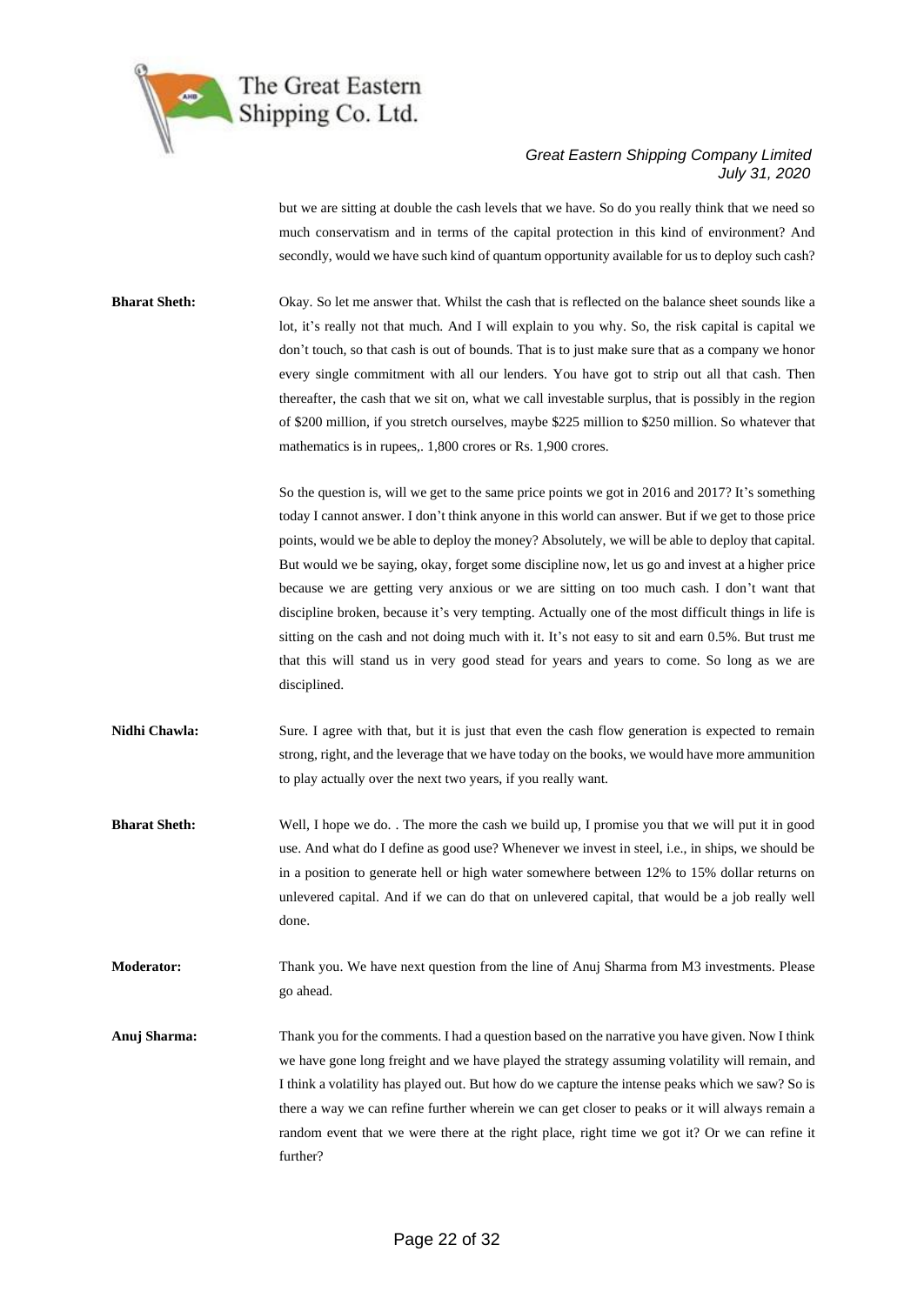

**Bharat Sheth:** So I think it's a very good question. I don't know if we will ever get the peaks. For peaks you need luck. And just like when you hit a trough, you get into bad luck. So it is never our intention to get to the peak or to hit peaks, because that depends on luck. What we just want to get good at is so long as we can consistently capture 80%, 90% of the peaks, I think we would have done a very good job. And that is where we are focusing our energy on. We have a little team that is really working hard on trying to see how can we get better and better at this. And I am confident that it's much more difficult, of course, than capital allocation. And capital allocation, I think, our track record over the last four years speak for itself, as I said at the beginning, 18 rights, 0 wrong. So that's a great record to have.

> Now on the day-to-day volatility it is much, much more difficult, having the right ship at the right time is going to be important. But having said that, what you also need is having multiple asset classes in the same category of assets, so then you can spread around. You have some ships in the Persian Gulf, you have some ships in the East, you have some ships in the Atlantic, Mediterranean, so on and so forth. So whilst everything may not benefit, maybe you will capture X percentage of that benefit. So I think it is a combination of luck, it's a combination of having the fleet size and of course combination of our internal skills. And I am not saying we won't make mistakes, we will make some mistakes.

- **Anuj Sharma:** Right. And sir, my second question is, you have clearly explained your discipline and wanting to buy assets cheaper. But let's suppose the charts which you have put up show that there could be a trend which is other way round, clearly it has not moved away. But let's suppose there is an upturn for a long time, would you be willing to participate on the way up and clearly it's not a volatile trend, but let's suppose a directional move up, would you want to give up the discipline and possibly repurchase some on the way up, just your thoughts?
- **Bharat Sheth:** If you ask me personally, the answer is no. We have got caught in this in the past, we have bought assets. Because the temptation is, so let me just quickly tell you this. You have got money lying in the bank at 0.5%. On the way up, you suddenly get dollar yields at 20%, 30%, 40%, and there is huge temptation to buy on the way up, because you can immediately boost your bottom-line, etc. But as night follows day, this will end up in grief. And we don't want to end up in grief for sure ever again.
- **Anuj Sharma:** All right. And sir, my third question is, there would be assets which would be bought as a portfolio, so company is willing to sell. And I know you have a very strict evaluation of ships for buying. So if there is a portfolio of a company wherein you are not able to evaluate the quality, but that's available at a very lucrative price versus buying a-la-carte ships at a reasonable valuation, but quality is insured as per your parameters. Would you never look at buying company with a portfolio...?
- **Bharat Sheth:** Yes. So let me tell you, we did that. Whilst we didn't buy any company, of course, we have bought ships from very good stables without even seeing the ships. And we have bought in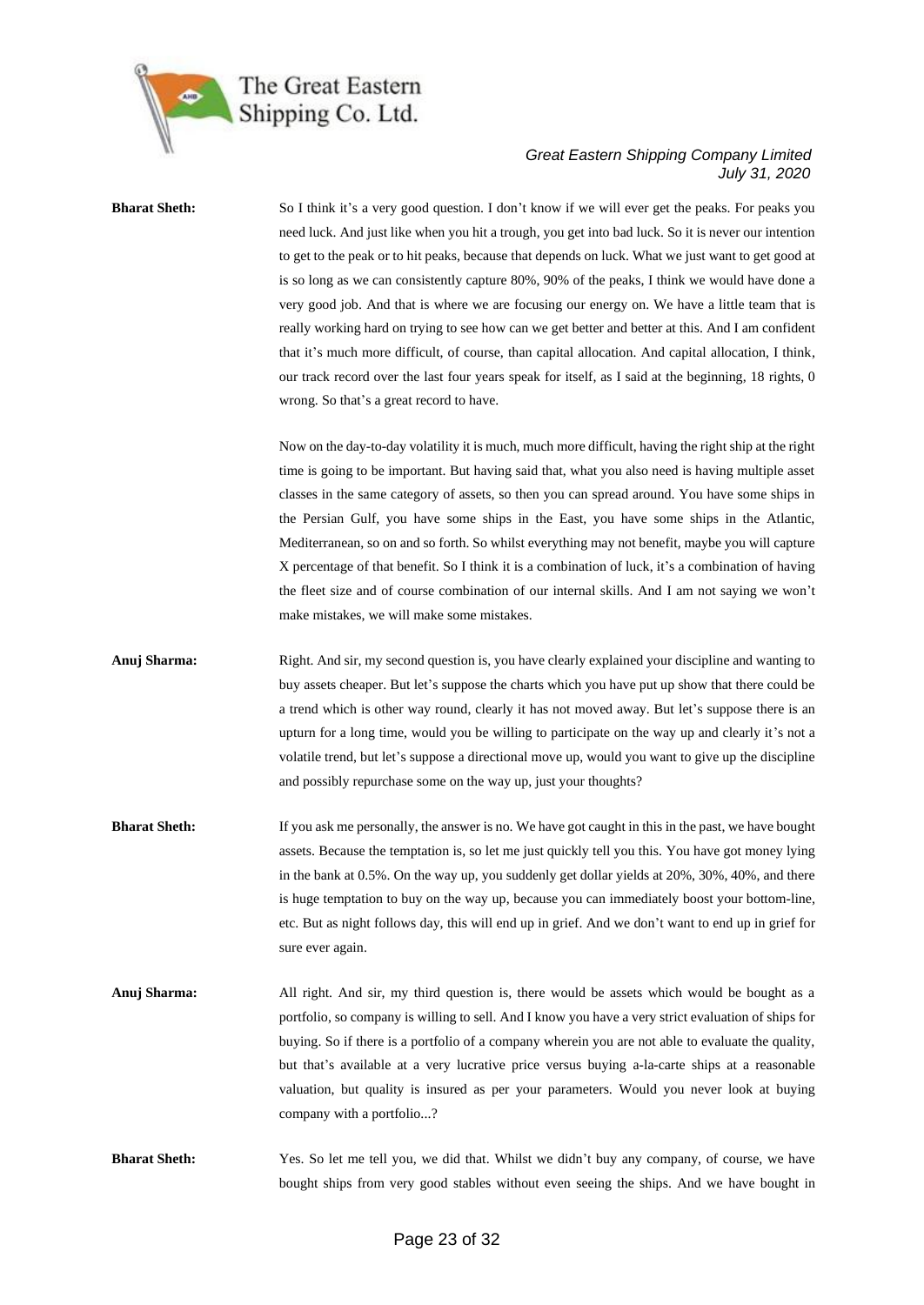

blocks. So if the question is would we do that again? If it came from a great stable and there are some people who keep their assets incredibly well. Although I believe now Great Eastern keeps its ships, we probably run now the best ships in the world, and I am not exaggerating that. Whenever you have time, come and have a look at some of these ships. But yes, the answer is we would be happy to buy in block. But would we be looking at buying companies? I don't think so. And the reason is because there is always a challenge on cultural shift. And we want to preserve our culture to the best we can.

- **Moderator:** Thank you. We have next question from the line of M. Samrath from Dwarka Wealth Managers. Please go ahead.
- **M. Samrath:** Just three small questions. At the end of March, the dollar versus the rupee at last Friday of that quarter Rs. 75.58. So I just wanted to have a quick answer. This particular quarter, till what dollar price were you hedged, sir?
- **Bharat Sheth:** Can I request the CFO to answer that?
- **G. Shivakumar:** Yes. I will take that. I don't understand what you meant by till what price are you hedged. We have a natural hedge.
- **M. Samrath:** Yes. Natural hedge. I mean basically, let's say, that was Rs. 75.58, so till what particular level would you be hedged, I mean taking the algorithms into question?
- **G. Shivakumar:** No, we don't have any such things. So we have very, very minimal hedging that we do, because we have a natural hedge. We have dollar liabilities and we have dollar assets. And whatever is extra, we just keep it in dollars because our next utilization of the money will also be for buying dollar assets.
- **M. Samrath:** So Mr. Shiv, just want to ask, Rs. 75.58, so from there you would be hedged or Rs. 1 or Rs. 2 from there on, something like that, you have?

**Bharat Sheth:** No, so as the CFO mentioned, we have very little forward sale on our dollar balances. Sometimes we will do it. As I said right at the start, this is another focus area, we really want to get better and better at currency management because we always have this challenge, right, how much do you keep in dollars, how much you keep in rupees, so on and so forth. But we don't want to speculate. So this is out of bound for speculation.

**M. Samrath:** Okay, that's one thing. And I was talking about the dollar loan, the dollar loan part.

**Bharat Sheth:** Yes. So our dollar loans, even on the liability cover, because as the CFO very rightly pointed out, we have a natural hedge, only in extreme cases would we cover our dollar liability by buying forward dollars. But normally, we would not, but once in a while. Because, again, look, we want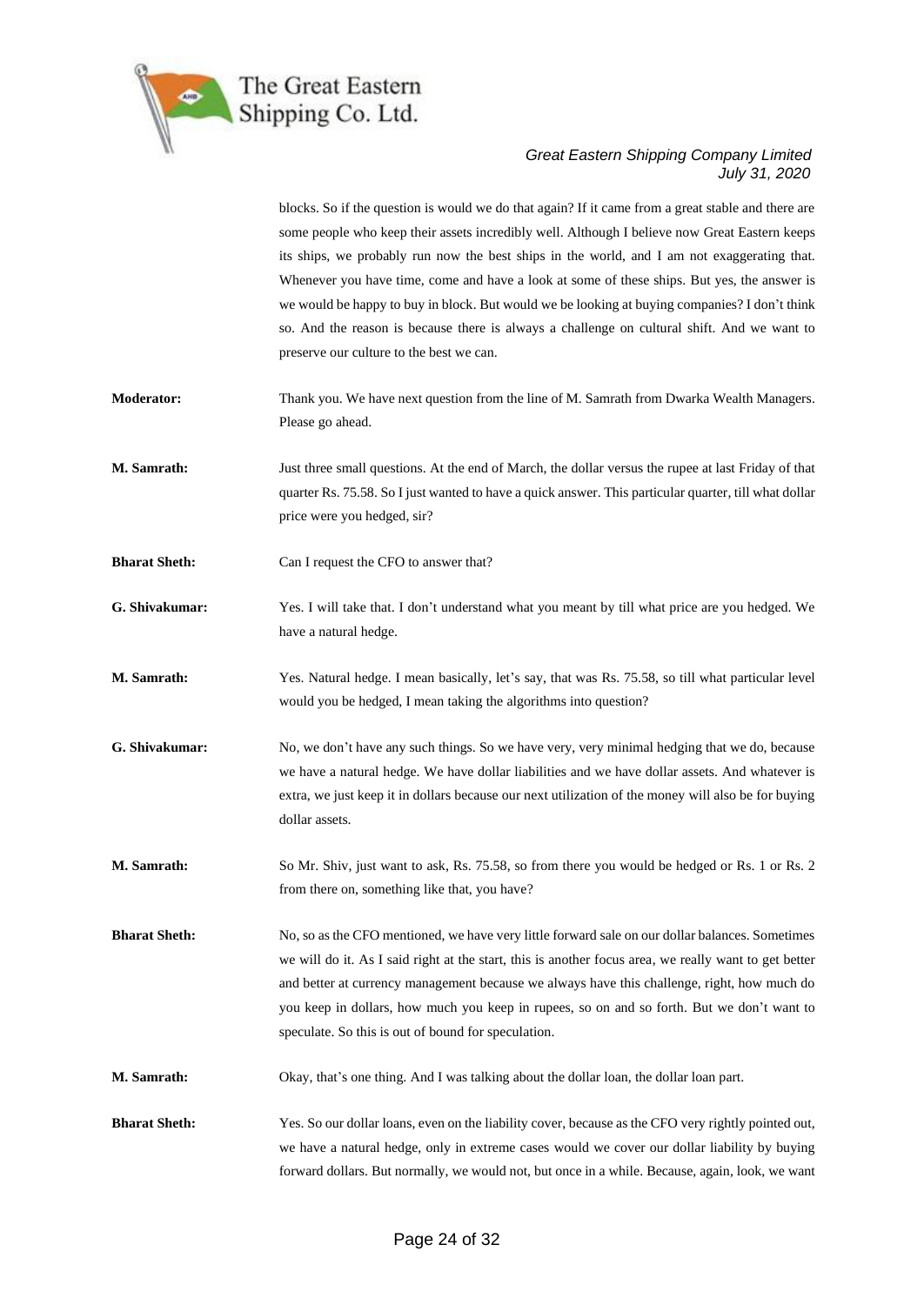

to focus on shipping, that is our core business, that is what we are spending our energies on trying to specialize it. And if we just get those calls continuously right, I think that should stand everybody in good stead.

- **M. Samrath:** And sir, just on back of the envelope calculation, what would be our cash breakeven point for tankers and bulkers, sir, just approximately dollars per day?
- **Bharat Sheth:** Yes. So again, everything hinges on what you define as cash breakeven. But if you just take as an average...
- **M. Samrath:** Minus the depreciation, that's all.

**Bharat Sheth:** Well, again, because we have corporate debt, then we just do an internal allocation on assets. Because when you do a bond, you are not necessarily taking the bond raise on a particular asset. So you raise an X amount of money, you switch it into dollars and then you buy multiple assets. And then we do an internal allocation. So we just treat everything as, whatever is your interest liability and just trade it at random.

- **M. Samrath:** Okay. So what would be the tankers' and the bulkers' cash breakeven point, sir, running dollar cost per day.
- **Bharat Sheth:** Again, I don't have an offhand answer, but I guess somewhere... I don't know, Shiv, do you have an offhand here.
- **G. Shivakumar:** I don't want to speculate on a number I am not very familiar with. Just to tell you, if you are looking for the operating cost, the operating costs are for the entire fleet is between \$4,000 and \$6,000 a day, depending on the type of ship, the asset cash operating cost.
- **M. Samrath:** Sir, for tankers approximately, sir?
- **G. Shivakumar:** For tanker, it will be in the higher region, somewhere in the \$5,000 to \$6,000 depending on the ship.
- **Bharat Sheth:** I think so if you look at the crude tankers, maybe it will be closer to \$6,500 to \$7,000. If you look at the smaller tankers, I guess in the \$5,000-\$5,500, somewhere in that region.
- **M. Samrath:** Sir, adding the G&A then how much we would be, sir, adding the G&A then what would be the cost?
- **Bharat Sheth:** I think our G&A is currently running at \$1,200 a day, Shiv, maybe \$1,300?
- **G. Shivakumar:** Yes. Something in that region.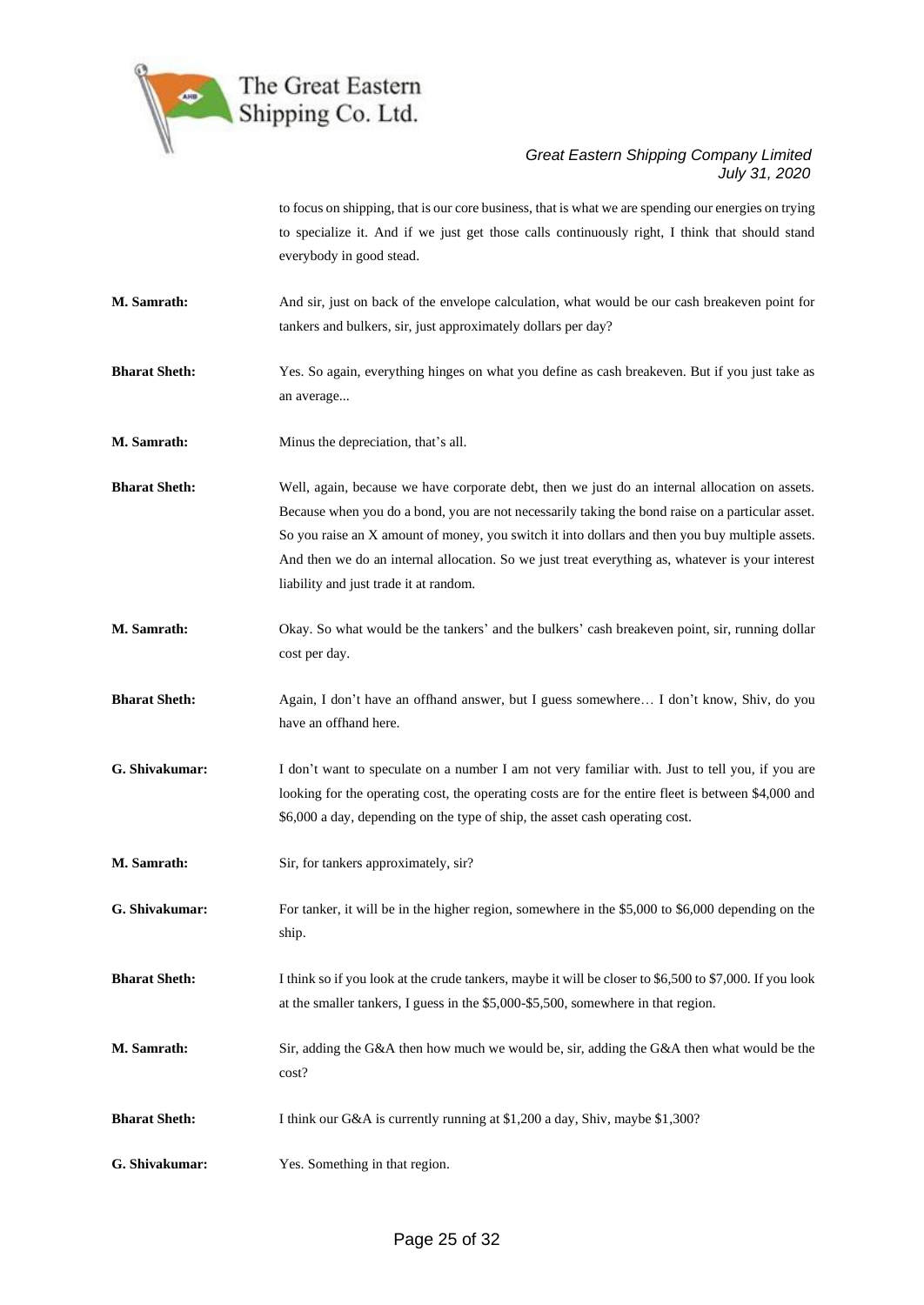

| <b>Bharat Sheth:</b> | Of course, in the pandemic time, it will reduce, right, the G&A because we are all working from<br>home.                                                                                                                                                                                                                                                                                                                                                                                                         |
|----------------------|------------------------------------------------------------------------------------------------------------------------------------------------------------------------------------------------------------------------------------------------------------------------------------------------------------------------------------------------------------------------------------------------------------------------------------------------------------------------------------------------------------------|
| M. Samrath:          | Okay. And sir, for bulkers?                                                                                                                                                                                                                                                                                                                                                                                                                                                                                      |
| <b>Bharat Sheth:</b> | The bulkers is about \$4,500.                                                                                                                                                                                                                                                                                                                                                                                                                                                                                    |
| M. Samrath:          | About \$4,500. And sir, what is the TCE for the tanker, sir, last quarter of June?                                                                                                                                                                                                                                                                                                                                                                                                                               |
| G. Shivakumar:       | That's in the presentation, which is on the web site.                                                                                                                                                                                                                                                                                                                                                                                                                                                            |
| M. Samrath:          | And currently, sir?                                                                                                                                                                                                                                                                                                                                                                                                                                                                                              |
| <b>Bharat Sheth:</b> | There is nothing like currently, because it changes by the hour.                                                                                                                                                                                                                                                                                                                                                                                                                                                 |
| M. Samrath:          | Approximately, sir, how much are you getting for Aframaxes and Suezmaxes?                                                                                                                                                                                                                                                                                                                                                                                                                                        |
| <b>Bharat Sheth:</b> | I would say, at an average somewhere between 16 and 18.                                                                                                                                                                                                                                                                                                                                                                                                                                                          |
| M. Samrath:          | Between 16 and 18. And for bulker, sir?                                                                                                                                                                                                                                                                                                                                                                                                                                                                          |
| <b>Bharat Sheth:</b> | Well, that one we have fixed at 20,000. We have already fixed it till December 2020.                                                                                                                                                                                                                                                                                                                                                                                                                             |
| Moderator:           | Thank you. We have next question from the line of Himanshu Upadhyay from PGIM India.<br>Please go ahead.                                                                                                                                                                                                                                                                                                                                                                                                         |
| Himanshu Upadhyay:   | So my question was more on this side. See, to the question what you replied to Anuj, okay. So<br>last cycle, if we look at we did participate in the up move. So the way I am looking at it is, the<br>fleet was around 29 in 2003, it's moved to 41 in 2006, and 46 in 2008. So if we see a smaller<br>longer term cycle, how would you place your bets? And would you participate in the up move?                                                                                                              |
| <b>Bharat Sheth:</b> | Somebody else just asked me that question, and I said, first of all, although it's a very odd thing<br>to say for any ship-owner, as I said, I hope it's not a secular bull market because that would really<br>challenge us a great deal on our discipline. But yes, if it happens, we will have to think on what<br>to do with the cash that we'd obviously generate. As I said, to us, what would stand us in good<br>stead over multiple years is the volatility. Anything secular in nature is not so good. |
| Himanshu Upadhyay:   | Okay. And one question was on the equity investments last year, what we did in Great Eastern<br>Chartering LLC, Sharjah. If the buying of equity shares would be a regular feature in that<br>company or how is it? Means, what's our thoughts currently? And what are the risks we are<br>taking in that book?                                                                                                                                                                                                  |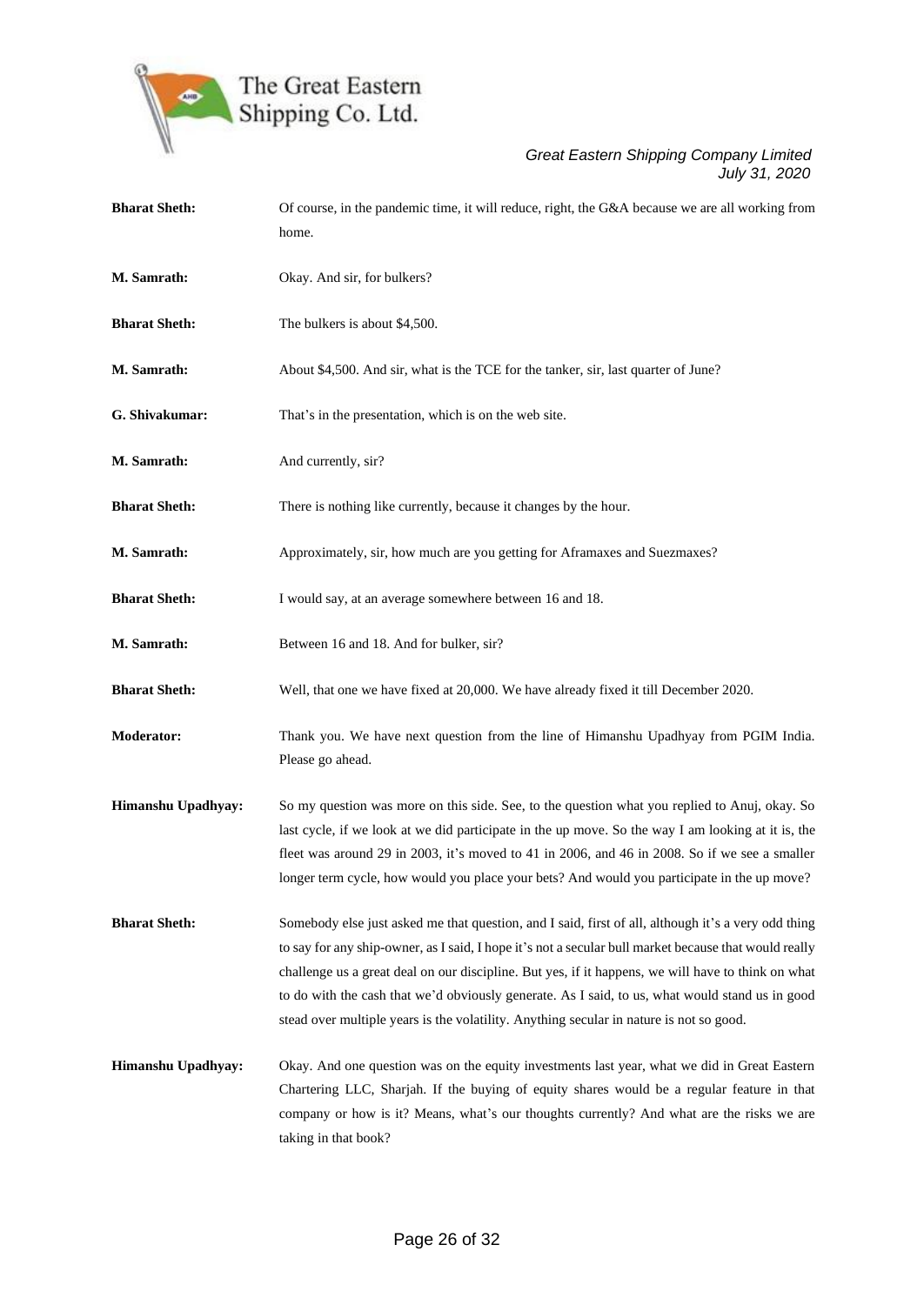

| <b>Bharat Sheth:</b> | So, really we leave it to that company to take all the decisions. Obviously, it comes more as an<br>information to us. That company, all I can say is, what their strategy is, they have a very<br>independent Board there. That company has got \$25 million in cash. I mean so far, they haven't<br>done anything stupid. They have also got 100-0 positive track record. So wish them well. But if<br>the question is, is Great Eastern going to capitalize it and fund any of their losses? If, God forbid,<br>they have made any, the answer is no, we would not. They have got to live within their means.                                                                                                            |
|----------------------|-----------------------------------------------------------------------------------------------------------------------------------------------------------------------------------------------------------------------------------------------------------------------------------------------------------------------------------------------------------------------------------------------------------------------------------------------------------------------------------------------------------------------------------------------------------------------------------------------------------------------------------------------------------------------------------------------------------------------------|
| Himanshu Upadhyay:   | Okay. And one last question on the Greatship. We have said that the crude prices have been low<br>and though investment is happening in the offshore side, which will lead to a classical up cycle<br>which happened in this cycle                                                                                                                                                                                                                                                                                                                                                                                                                                                                                          |
| <b>Bharat Sheth:</b> |                                                                                                                                                                                                                                                                                                                                                                                                                                                                                                                                                                                                                                                                                                                             |
| Himanshu Upadhyay:   | Yes. So the question was on Greatship. In the annual report of Greatship, we have stated that low<br>crude prices will lead to low investments, which will lead to recovery in offshore, and we can<br>have a classical up cycle in that segment. Till now we have stated that we don't want to put<br>money there much more. But once the clarity of the cycle is there on the offshore side, the asset<br>prices would have also risen, means, would we be comfortable to buy at a higher rates once the<br>clarity is there in Greatship or the offshore side? How are we looking at those things? Means, the<br>way is a little bit different.                                                                          |
| <b>Bharat Sheth:</b> | Yes. So the basic thing is, each company must learn to live off their own. And if the offshore<br>market does well and that company is able to generate surplus cash and meet their own<br>investment philosophy, so be it. We are not going to sort of say that all right, offshore values are<br>very cheap, and therefore, they are all going to go up, etc. We just said we can't take these market<br>calls. So we have set internal discipline to make sure of that, all right, it can't be on our gut that<br>this is cheap. That is something that we are trying to strip out, because eventually nobody knows<br>what's cheap.                                                                                     |
| Himanshu Upadhyay:   | But on the shipping side, we are ready to take such a call?                                                                                                                                                                                                                                                                                                                                                                                                                                                                                                                                                                                                                                                                 |
| <b>Bharat Sheth:</b> | No. Because it's not on a gut, we have institutionalized the entire process now.                                                                                                                                                                                                                                                                                                                                                                                                                                                                                                                                                                                                                                            |
| Himanshu Upadhyay:   | So, in Greatship or the offshore side, how far away are we from that space of procedurizing?                                                                                                                                                                                                                                                                                                                                                                                                                                                                                                                                                                                                                                |
| <b>Bharat Sheth:</b> | No. But as I said, in shipping, the difference is, those assets also are obviously at multiyear lows<br>in offshore. Now there the problem only is one, which is that you can't long short. That's a<br>business where you can only go long. So then it becomes a one-way bet. But it's got the same<br>volatility as shipping, in fact it could be even more vicious. But, what is the right word, you can't<br>create multiple options on how you play the volatility, which you can in shipping. So in shipping,<br>for example, in a bad market, I can just say that I will commit my asset only for 10 days or 15<br>days. In offshore, you can't do that. So in a bad market, you get compelled to commit your assets |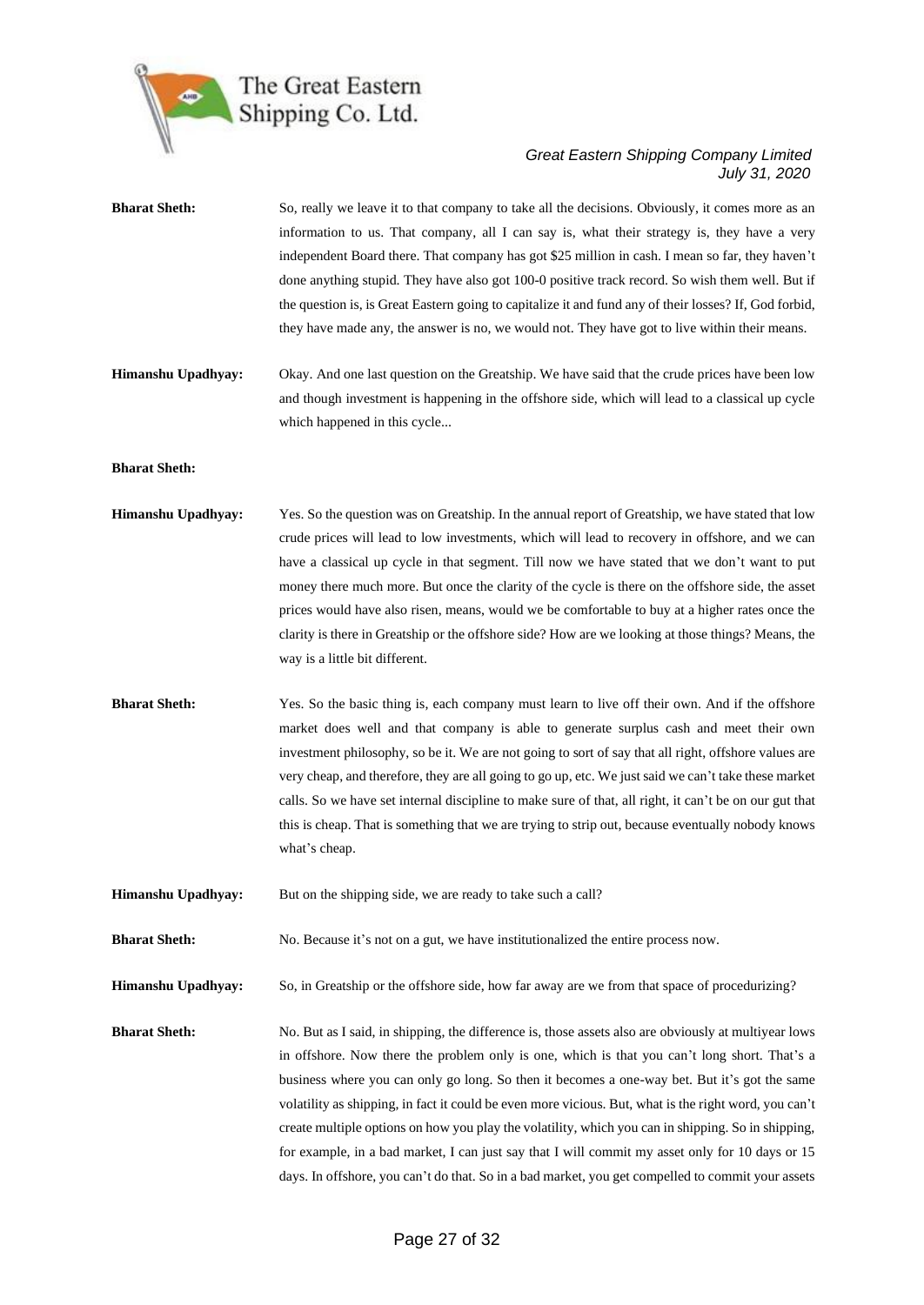

for multiple years because that's much more of a tender driven business. There is really a not a spot market there.

**Himanshu Upadhyay:** Okay. Yes. So what would be the philosophy for that company? Means, when we have stated that, that company would have a separate philosophy.

**Bharat Sheth:** Yes. So that company also currently, the priority is to just keep paying down leverage through cash flow. And some day, hopefully, they will become debt free and then they will take certain risks that they think fit. Obviously, we keep exchanging notes and we spend a lot of managerial time thinking about all these issues. But we have just seen that shipping has this ability to play so many more options than offshore. And that's what we like.

**Moderator:** Thank you. We have next question from the line of Raja Kumar, individual investor. Please go ahead.

**Raja Kumar:** Thanks for the detailed presentation and the comments. Sir, if you permit me, just give me like two minutes. First of all, I would like to thank the entire crew and the employees for GE Shipping. I mean, while we all sit at home and stay away from this virus, I think the crew and the employees of GE Shipping have done a very commendable job in delivering stupendous results. I would like to first thank for that.

> Sir I have a couple of questions. So first one is on the strategic reason to have an offshore division because I just want to know globally is there a practice or shipping company having the exposure to offshore? Because I have not come across any major companies with this kind of an exposure. So just wanted to know what are the strategic reason to have an offshore?

> And just to labour on that point again, as Shiv mentioned that the market, the cash and so on and so forth, you are saying that we are not getting the right market capitalization. So there I just want to know, maybe the market is perceiving that the offshore is going to grab the cash in the long run, so that could be one of the reasons why we are not getting the right kind of market cap.

> And further, I want to know what steps the management is taking? I know you cannot do buyback till end of this calendar year. But I just want to know what are the other ways of kind of improving the sentiment or what are the other steps taken? Because I mean, just one more point, I went through the AGM notes for this year, I saw almost 10% of the shareholders have voted against all the key directors. So just want know are there any rival group? Or are there sort of industries where you are not in line with the management? I hope if you can give me some color on that. So that is my first question.

> And the second is on the TCY numbers that is given out, it would be helpful if you could give the shipping revenue by the category, both for the quarter gone by and as well the revenue visibility that you are giving. If you can also give what is the TCY for each of these categories.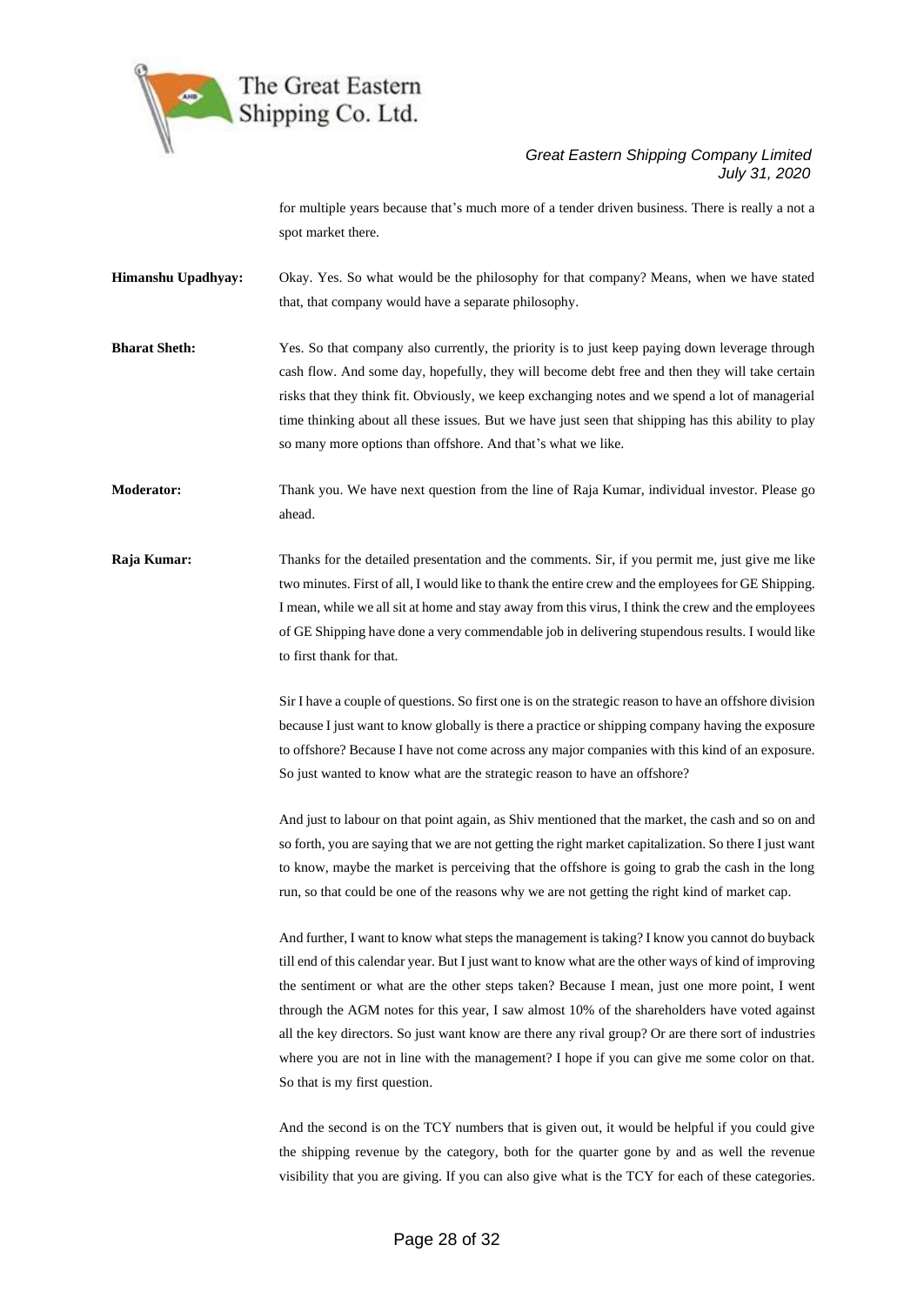

So at least give some color from an investor perspective in terms of understanding how future P&L would look like? So there are my questions.

**Bharat Sheth:** So your first question was on offshore. So there are multiple shipping groups that run a shipping company and run offshore businesses. The difference is that they don't necessarily run it through a subsidiary, but they do run it as two separate businesses, but within the same group. So it's not as though what we have done is unique. That's number one.

> Number two, your question was why did we do the offshore? So you will recollect that in 2007 and 2008, when we obviously were generating lots of cash at that time, and we had prior experience in this sector, and it was a time when the business was providing very, very strong returns. So again, we were getting dollars yields of 30%, 40%, 50%. And if you see in the first, I think, five years of the life of Greatship, they had some incredibly strong returns on invested capital. And it was a time when shipping was not doing so well. And therefore, it was the offshore subsidiary that helped pass on a consolidated reported number that the parent company was also able to report stronger numbers. So it's not as if all its life, it's been a bad business.

> I mean it's just now, the current phase is obviously not so good. It had started improving, as the CFO alluded to, about a year ago, and then we have got hit by this second Black Swan event. We first got it by the first Black Swan event, you couldn't have anticipated that, and then the second Black Swan event. So we have had to survive these two most unexpected outcomes. But we have built up I would say, great operational skills in the meantime. And one thing all of you must remember is that there are very, very few global oil and gas service businesses that are doing as well as Greatship. I can't think of a single one. And I am happy if any of you can identify one other offshore company globally that is doing better than Greatship. So that is that.

Now what was your second question? It was about some rivalry. Rivalry with whom?

**Raja Kumar:** No. I saw almost 10% of the shareholders have dissented some Directors' appointment.

- **Bharat Sheth:** They have what? 10% have done what?
- **Raja Kumar:** They have not approved the appointment.

**Bharat Sheth:** I mean, people have a right to either approve or disapprove. It's like, I guess, an election in a country. Not everybody approves of the same ruling party and not everybody disapproves. So people have a freedom of choice, and people are free to either say good job or not a good job. We are quite relaxed about these things.

**Raja Kumar:** Yes. I completely understand that, sir. Sir. I think GE management is synonymous to governance.So I mean, that is how I view this company.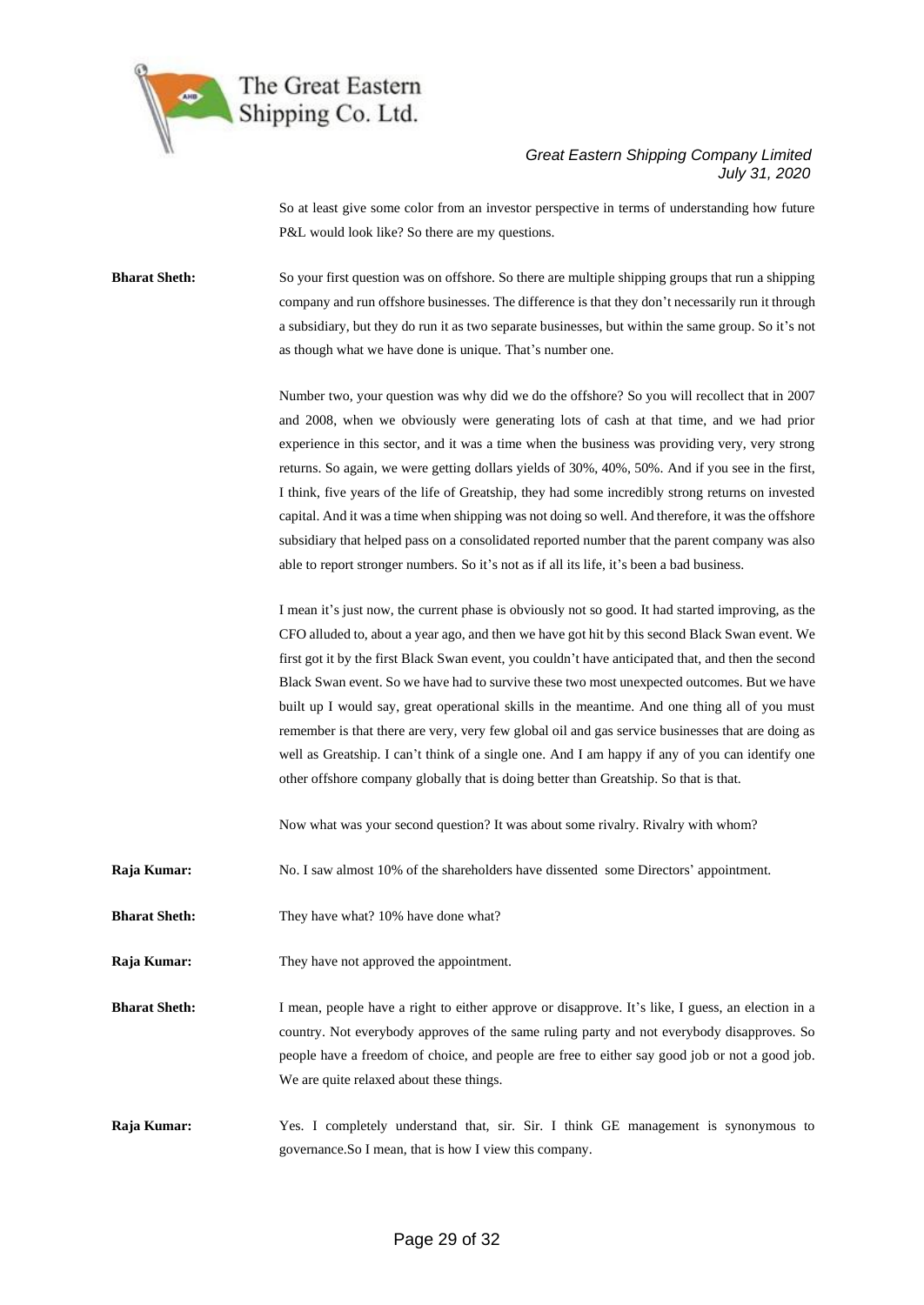

## **G. Shivakumar:** So just coming back on that offshore question of yours and how there is a fear about it being a drag, let's look at it dispassionately. So Great Eastern Shipping itself has an investment in the offshore business, which is on our books, which works out to about Rs. 110 to Rs. 120 per share. That's on our book at Rs. 110 and Rs. 120 per share. The second thing is, the offshore business has net debt of \$80 million, which I mentioned. That \$80 million works out to Rs. 600 Crores today, which is Rs. 40 a share. Both those put together are Rs. 160 per share, okay? If the offshore business is entirely written-off, which means the assets are worthless, including the contracts, if all of it is worth 0, Great Eastern Shipping value of the NAV drops by Rs. 160 per share. This is assuming everything is worthless; four jack-up rigs built between 2009 and 2015 are worthless; 19 supply vessels built between 2008 and 2015 are worthless. Even assuming that our NAV still comes to Rs. 300 per share, okay. Just to put it in perspective, because when we talk of this drag on the results, we have to put it into context, what is this drag on the results. And when you put it at that Rs. 300 per share. So we need to put that also in perspective. Look at the strength of the shipping business, look at the strength of the management of shipping business. As it stands, take the worst case for the offshore business and then see whether this valuation fear is overblown or it's being priced too much into the stock. I am not giving you advice on the stock, but because you mentioned that this might be overhanging fear, I thought we should mention what the numbers are like just to put them in perspective. **Raja Kumar:** Yes. But Shiv, this discount to the actual value because shipping, I mean, the ships are as good as the cash. I mean it's really perplexing that why the market is giving such a kind of a discount. I mean we are getting the market valuation which is worse than a holding company discount. **G. Shivakumar:** So what we will actually do actually for that to get better handle on that is to have a reverse conference call where we can ask questions and the people who do the valuations can answer the questions, but that's a discussion for a different date. So let's focus now on Great Eastern Shipping and what's happening with Great Eastern Shipping Company. Thank you for the question which you raised. **Raja Kumar:** If you could please answer the question on TCY as well, Shiv? **G. Shivakumar:** Okay. The TCY, we don't like giving it out on a very specific category basis. And we think that it's enough to do it sector-wise, which is crude, Products and dry bulk **Raja Kumar:** But Shiv, please understand. This information is too little for an investor to understand how it's going, at least the revenue visibility whatever you have talked, if that you could give, because

that is something which you have already said.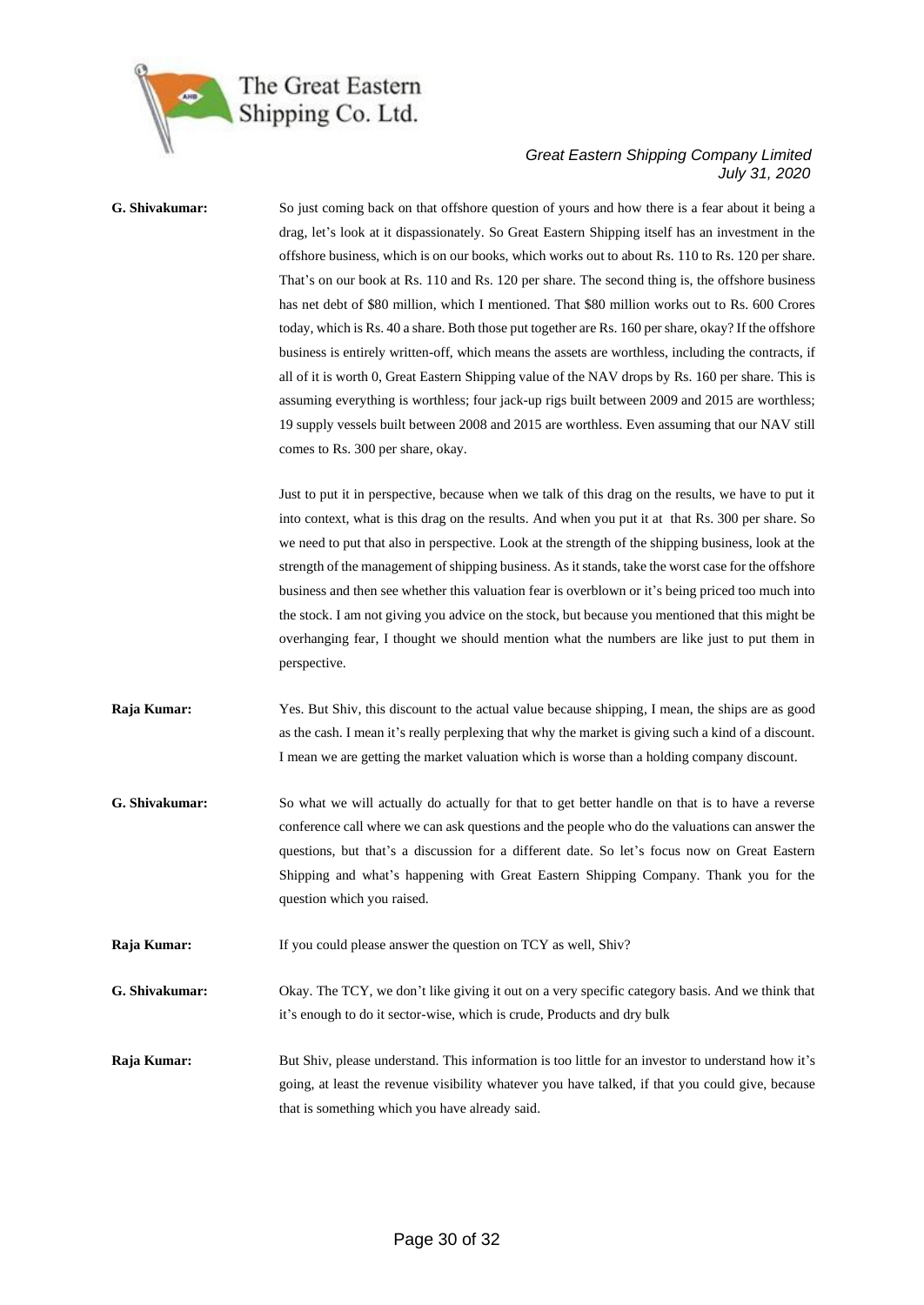

**Bharat Sheth:** It doesn't take a rocket scientist for any investor to understand that you have got a market cap less than cash. Now what more information? You said, if we give further breakup it helps an investor, right? **Raja Kumar:** Yes. **Bharat Sheth:** But in what way? Because look at it this. No investor is a rocket scientist who needs to understand that you have got a company that's valued less than cash. I mean, how is it going to help anyone else? **Moderator:** Thank you. We move to the next question from the line of Vaibhav Badjatya from HNI Investments. Please go ahead. **Vaibhav Badjatya:** Just looking at your presentation, I mean, you can just answer separately, but can you help me bridge the gross debt number between the normalized numbers that you have calculated and the reported numbers, there is some Rs. 750-odd crore gap? **G. Shivakumar:** So let me just give you an example, and from this you can extrapolate. So we borrowed Rs. 2,000 crores. It was swapped into dollar debt, \$300 million debt, very approximately. Okay, fine? So on that \$300 million debt today at Rs. 75, let's call it, it is Rs. 2,250 crore, correct? Rs. 75 into \$300 million is Rs. 2,250 crores. You are with me so far? **Vaibhav Badjatya:** Yes. **G. Shivakumar:** On our books, this debt shows as Rs. 2,000 crores. But our effective debt which unfortunately the standards say that Rs. 2,000 crores is a debt and the remaining is mark-to-market and therefore a current liability, the effective debt is Rs. 2,250 crores in this example. Therefore, we, in the normalized, we take the debt as Rs. 2,250 crores. Similarly, for other transactions as well. Okay. So that bit is clear, right? **Vaibhav Badjatya:** Yes. That bit is clear. But actually, in essence if you look at, you have already kind of because you have swapped that thing, your effective liability is still the same. **G. Shivakumar:** It's Rs. 2,250 crores. In dollar terms, it's the same but in rupee terms it's Rs. 2,250 crore. Let us take it that way, if we had to pay it off today, Rs. 2,250 crores, and that's why it's normalized to show the clearer picture. So we are not just taking the normalized impact on our P&L, but also effectively on the balance sheet. **Vaibhav Badjatya:** Okay. Got it. I will actually take it separately. **G. Shivakumar:** Yes. We are happy to discuss.